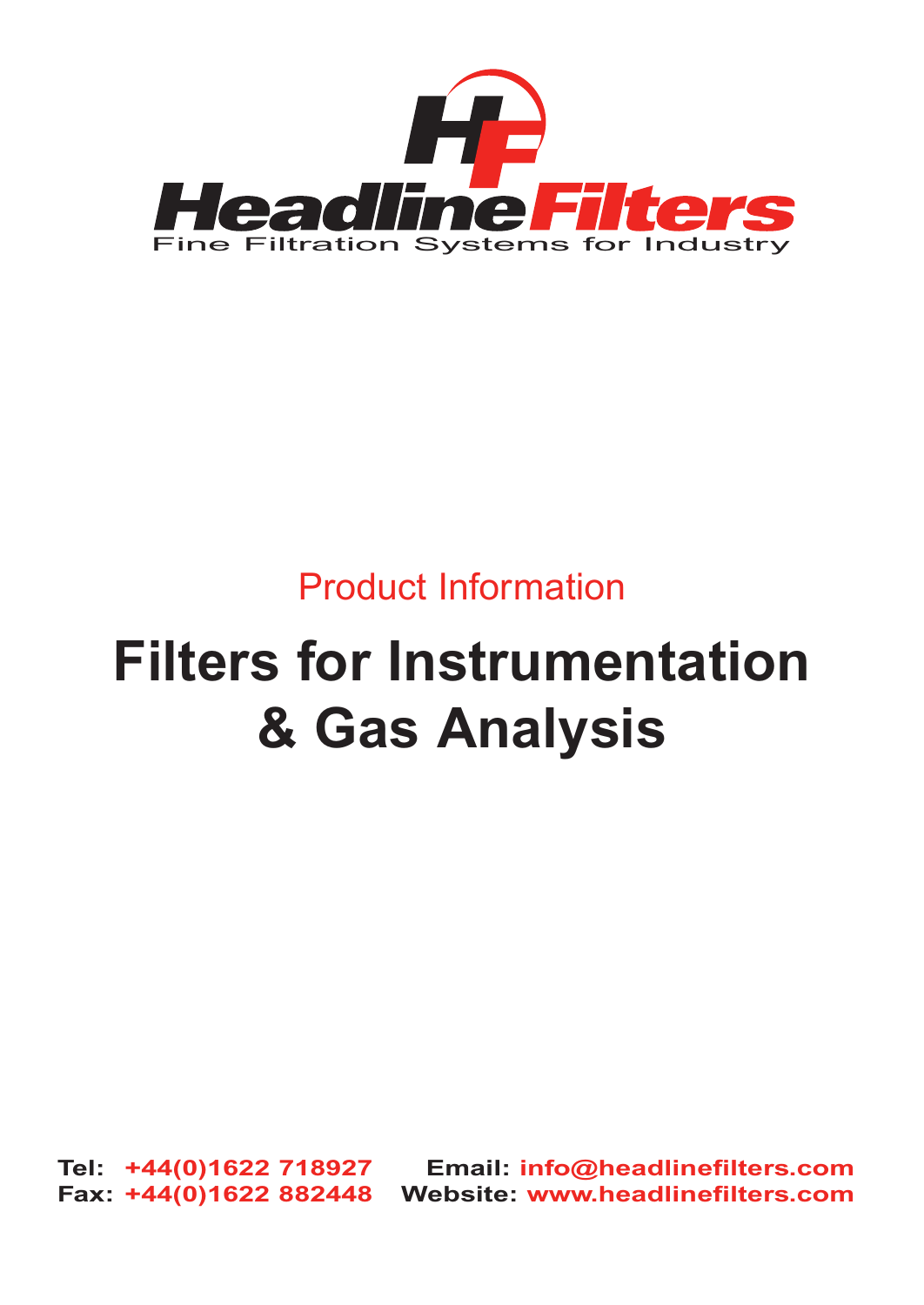

#### **Leading Brand**

Headline Filters is Europe's premier manufacturer of filter elements and housings for the instrumentation and gas analysis market. Calling on over 30 years experience, Headline Filters has become the industry standard. These filters are suitable for a variety of applications and are used in a wide range of industries throughout the world.

### **Elements for all applications**

Headline disposable bonded microfibre filter elements are extremely efficient, as well as being low cost. The benefits of this type of element are high flow rates with very low pressure drops and long service life. All products conform to industry-standard sizes and grades, allowing Headline elements to be fitted into other manufacturers' housings. Stainless steel and PTFE filter elements are also available for applications requiring extreme inertness or high strength.

### **Extensive housing range**

The comprehensive range of filter housings enables greater flexibility for customers, with a wide choice of standard designs in a variety of materials. The development of new products is customer driven, with our engineers working closely with OEM customers and end-users to produce products which exactly meet the specified requirements.

### **Custom made specials**

Special housings and filter elements designed and produced in line with customer requirements and specifications are always available.

### **Available worldwide**

A global distributor network, which includes all of Europe, the USA, Canada and South America, Japan, South East Asia, Australia and South Africa, offers unbeatable delivery times and local customer service.

#### **Other Headline Filter Ranges**

#### **Compressed Air**



Request bulletin HFL202

#### **Process Gases**



Request bulletin HFL203

#### **Vacuum Pumps**



Request bulletin HFL204



BS EN ISO 9001:1994 FM51967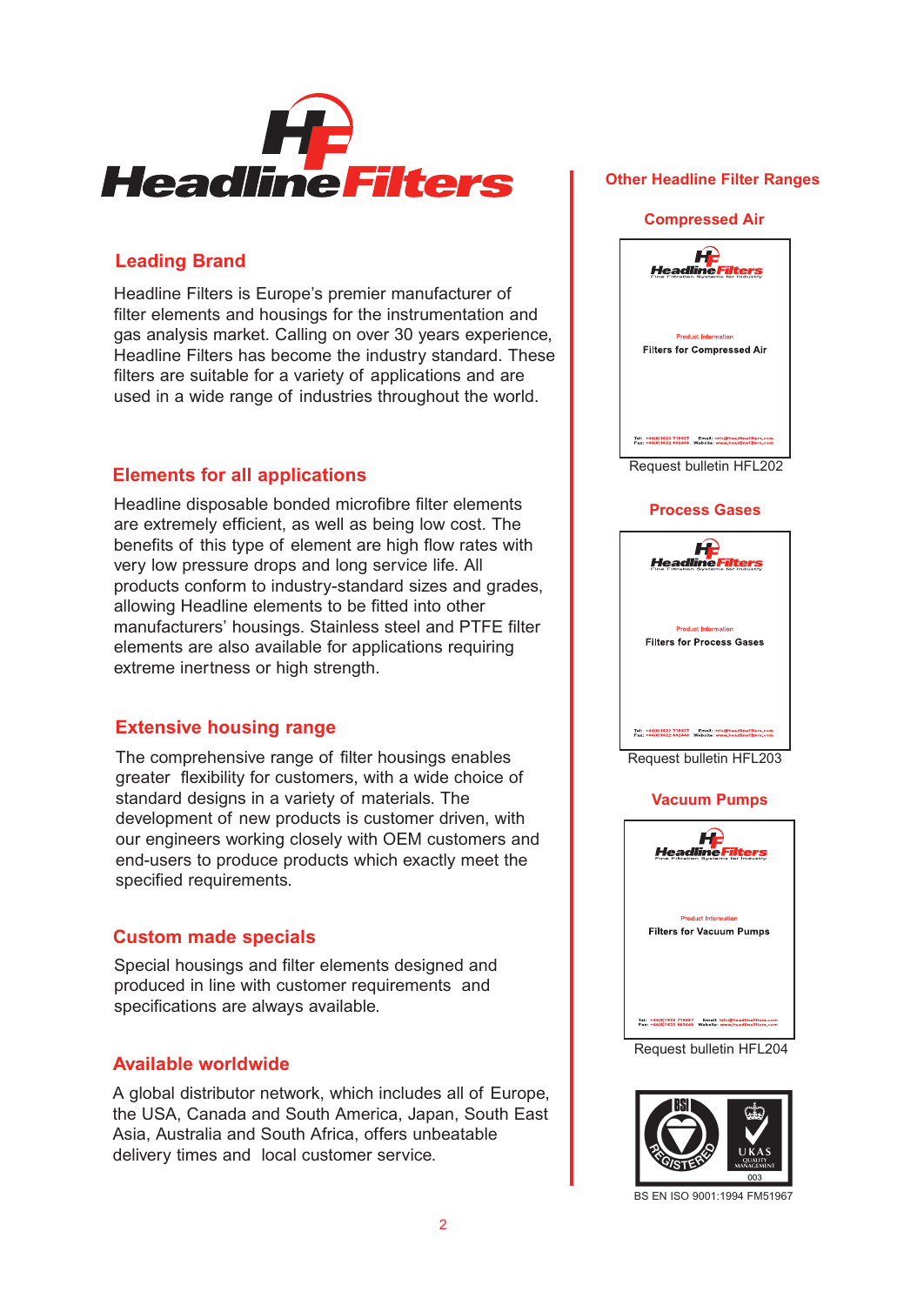# **Filter Applications**

Headline filter housings and elements are suitable for a wide range of gas filtration applications for both particulate removal and coalescing of liquid aerosols.

Filter housing configuration will depend on the filtration duty. Some of the more common applications are shown here.

To select the correct filter housing, the following information is required –

Pres:<br><u>|</u> Pressure and temperature of the gas at the filter housing.

**2**<br>22 Chemical & physical composition of the gas.

**3**<br>Contaminants to be removed.

**4** Type of filtration duty: Inlet, particulate, coalescing, fast loop.

Flow rate, line size and level of filtration required.

Relative importance of cost, response time, ease of service and interval.

Items 1, 2 and 3 will determine the materials of construction of the filter housing, including element and seals. Filter housings are available in a wide variety of materials, to ensure there is a product in the range for even the most specialised applications. As well as our range of standard materials, a wide range of exotic materials is also available to special order.

Item 4 will determine the configuration of the housing, one port for inlet filters, 2 ports for in-Iine housings and 'T' housings for particulate filtration, and three ports for coalescing or fast loop housings.

Items 5 and 6 will establish the most appropriate size of filter. This is always a compromise between those factors favouring a small filter (fast response time, smallest space requirement, lowest cost, minimised adsorption losses) and those factors favouring a large filter (long service intervals, low pressure drop). The exact choice will therefore depend on the relative importance of these factors in each particular application.

Headline Filters representatives have a vast experience of specifying successful installations and we will be pleased to help you select the best solution to your filtration problem.

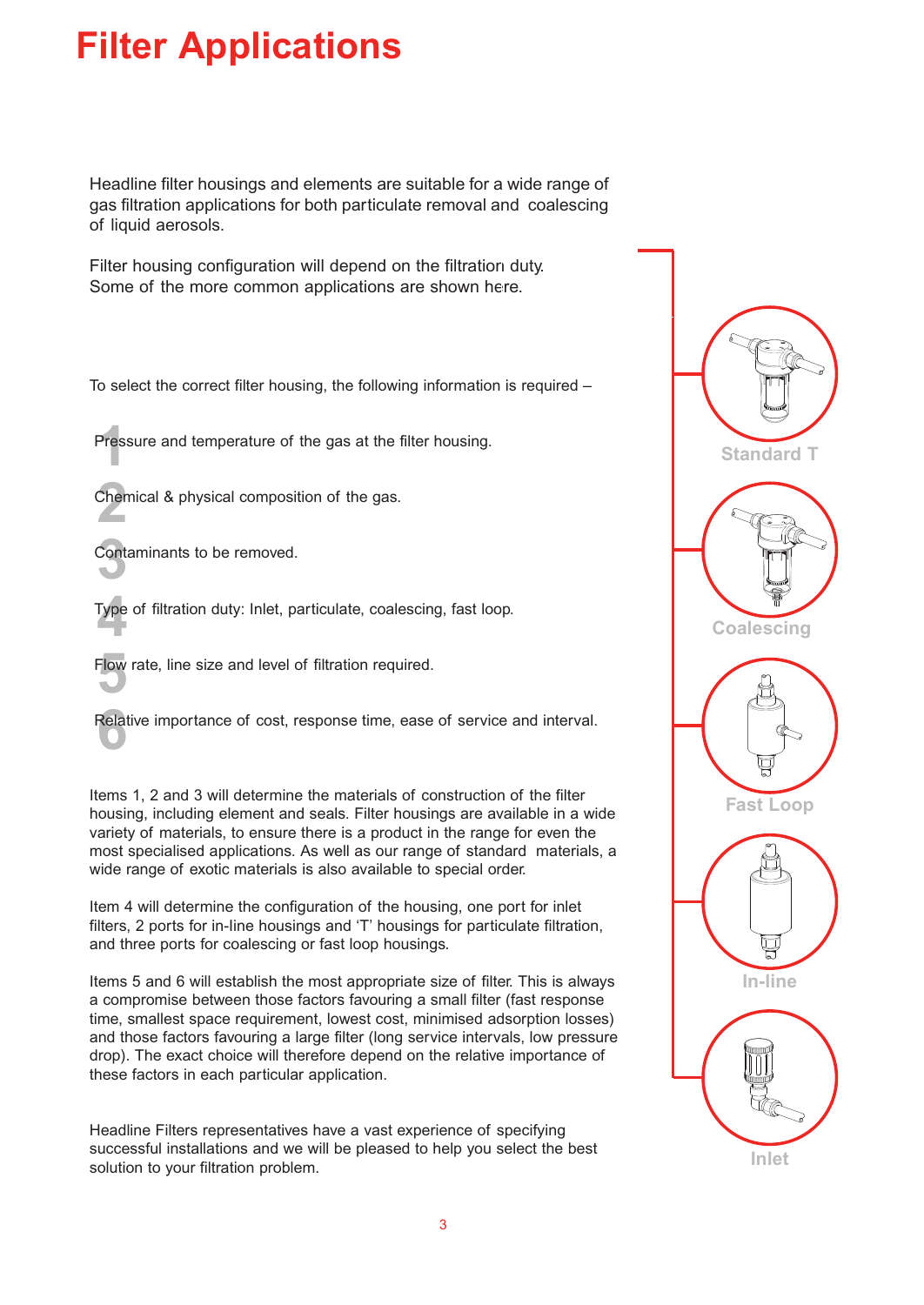# **Disposable Bonded Microfibre Filter Elements**

Headline disposable filter elements are manufactured from precise mixtures of borosilicate glass microfibres, to the very highest standards of quality control. These elements offer exceptional filtration efficiency at very low pressure drops and, being 90+% void volume, give very long service life.



The elements are self-gasketing and easily sealed into the housing by axial compression.

The elements are bonded to impart high strength and eliminate fibre shedding. The choice between the different binders available will depend upon the application conditions.



#### **Particulate Removal Applications**

**Standard** elements are suitable for all particulate removal applications in non-corrosive gases. The coarsest grade that will adequately protect the application should be chosen, as this will result in the most economical solution to the contamination problem.

**K Type** are specified where corrosive gases and liquids are to be filtered, as they have excellent chemical resistance. They are also used where highly reactive gases are being analysed, since they exhibit very low levels of adsorption.

**S Type** are completely inorganic and are used at temperatures up to 500ºC or if solvents are present.

#### **Coalescing Aerosol Removal Applications**

**C Type** elements are specifically designed for the removal of liquid aerosols from gases in both corrosive and non-corrosive applications. These elements also remove particulates with the same efficiency.

#### **Filter Element Efficiency**

Each element type is available in a wide range of grades of efficiency, covering the complete range from coarse bulk contamination removal (grade 80) and the essentially complete removal of submicron particles (grade 40).

#### **Principal Specifications**

|                     |                   |                          |                 |                          | Grade designations, removal of 0.1 micron particles |             |           |           |
|---------------------|-------------------|--------------------------|-----------------|--------------------------|-----------------------------------------------------|-------------|-----------|-----------|
| <b>Element Type</b> | For removal of    | <b>Binder Type</b>       |                 | Max. Temp. 99.9999+%     | $99.99 + \%$                                        | $99.5 + \%$ | $95 + \%$ | $75 + \%$ |
| Standard            | solid particulate | Epoxy Ester              | $150^{\circ}$ C | 40                       | 50                                                  | 60          | 70        | 80        |
| K Type              | solid particulate | <b>PVDF Fluorocarbon</b> | $150^{\circ}$ C | 40K                      | 50K                                                 | 60K         | 70K       | 80K       |
| S Type              | solid particulate | Silica Inorganic         | $500^{\circ}$ C | 40S                      | 50S                                                 | 60S         | 70S       | 80S       |
| C Type              | liquid aerosols   | <b>PVDF Fluorocarbon</b> | $150^{\circ}$ C | $\overline{\phantom{0}}$ | 50C                                                 | 60C         | 70C       | 80C       |

#### **Filter Element Dimensions**

All disposable filter elements have a part number arranged with three figures, e.g. 25-64-70C. The first part refers to the inside diameter of the element in millimetres, the second figure refers to the overall length of the element in millimetres and the third part refers to the grade designation. Replace the 'xx' in the part numbers listed below with the grade designation.

| <b>Standard Sizes</b> |                 | <b>Special Sizes</b>             |                                                                                    |  |  |  |
|-----------------------|-----------------|----------------------------------|------------------------------------------------------------------------------------|--|--|--|
| 12-32-xx              | $12 - 57 - xx$  |                                  | Special size filter elements are manufactured in a range of diameters and lengths. |  |  |  |
| 25-64-xx              | 25-127-xx       | Inside Diameters - 10mm to 100mm |                                                                                    |  |  |  |
| 25-178-xx             | $38 - 58 - xx$  |                                  |                                                                                    |  |  |  |
| 38-152-xx             | 45-127-xx       | Lengths -                        | 10mm to 1000mm                                                                     |  |  |  |
| 51-89-xx              | $51 - 230 - xx$ |                                  |                                                                                    |  |  |  |
| 51-476-xx             | 63-762-xx       |                                  | Please enquire with any specific requirements.                                     |  |  |  |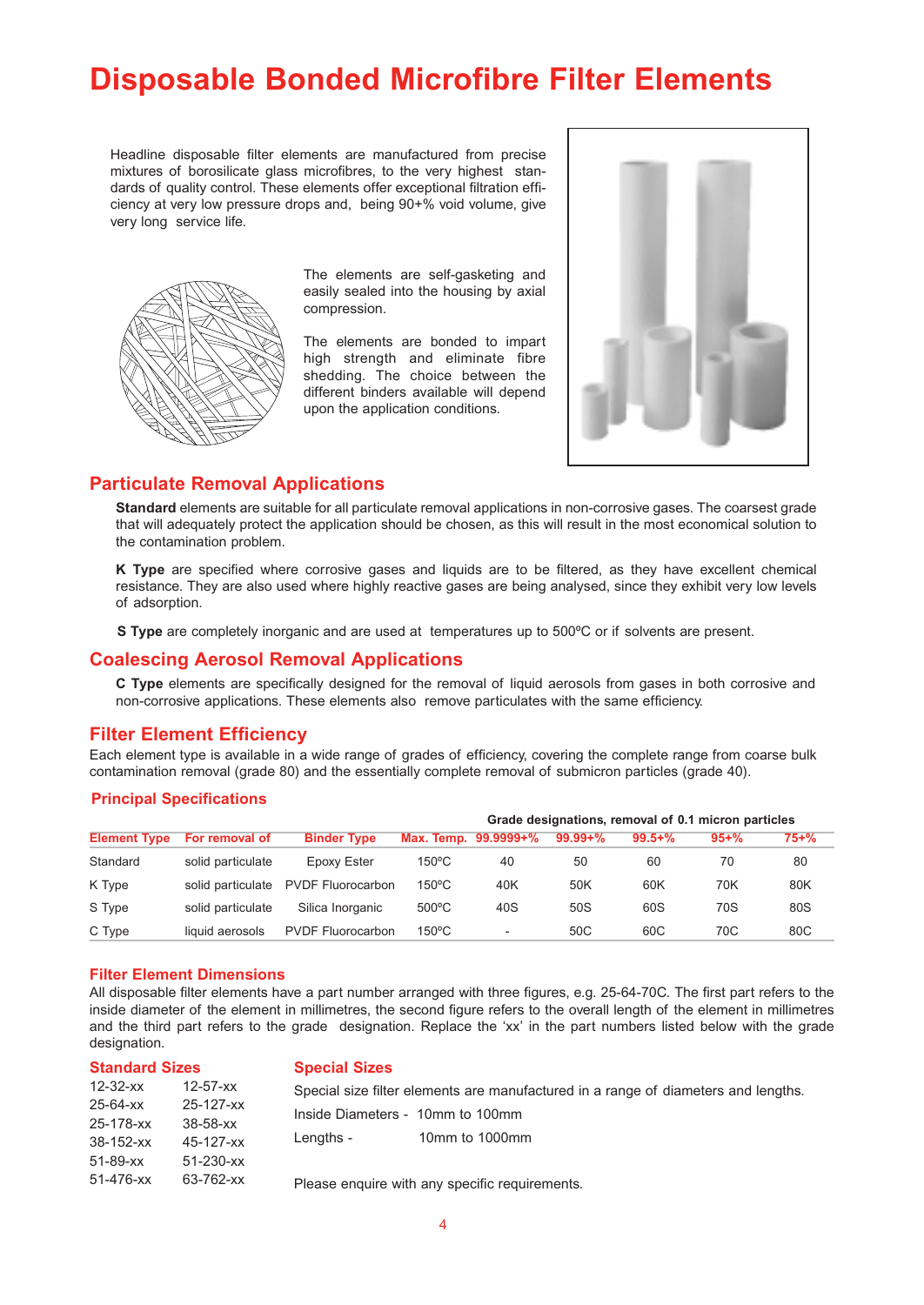# **Stainless Steel and PTFE Filter Elements**

### **Stainless Steel Filter Elements**

Stainless steel filter elements are made up of several layers of 316 mesh that are sintered together to form an integrated porous element. The middle mesh is of very fine gauge and determines the filtration efficiency of the elements. This layer is then overlaid with inner and outer layers of coarser mesh, to give support and protection.



The elements are a typical surface filter and the contaminants are retained on the surface of the filtration layer, this makes cleaning and back flushing a simple process. These filter elements should be ultrasonically cleaned to give best results.

Stainless steel filter elements are particularly useful in heavily contaminated applications and for use as pre-filters before disposable type final filters. Gaskets are required with stainless steel filter elements. The options are Viton, PTFE or high temperature annealed copper.



#### **Standard Dimensions**

Grades available - 1µm, 3µm, 10µm, 25µm and 100µm. Replace the 'xx' with the grade, e.g. SS-120-01V

| <b>Viton Seals</b> | <b>PTFE Seals</b> | <b>High Temp. Seals</b> | <b>Inside Dia.</b> | Length           |  |
|--------------------|-------------------|-------------------------|--------------------|------------------|--|
| SS-12-32-xxV       | SS-12-32-xxT      | SS-12-32-xxH            | 12mm               | 32 <sub>mm</sub> |  |
| SS-12-57-xxV       | SS-12-57-xxT      | SS-12-57-xxH            | 12mm               | 57 <sub>mm</sub> |  |
| SS-25-64-xxV       | SS-25-64-xxT      | SS-25-64-xxH            | 25 <sub>mm</sub>   | 64 <sub>mm</sub> |  |
| SS-25-178-xxV      | SS-25-178-xxT     | SS-25-178-xxH           | 25 <sub>mm</sub>   | 178mm            |  |

### **PTFE Filter Elements**

PTFE filter elements are produced by sintering pure PTFE granules, no other substances are used in the construction. These filter elements are usually offered when only 100% pure PTFE can be used. It is normally preferable to offer a K type disposable filter element, if suitable, as both pressure drop and life characteristics are superior to the PTFE elements. The advantage of PTFE is a higher maximum temperature, up to 200°C, and somewhat better chemical resistance. These filter elements should be ultrasonically cleaned to give best results.

#### **Standard Dimensions**

Grades available - 3µm, 10µm, 25µm. Replace the 'xx' with the grade, e.g. PT-120-03

| <b>Element</b> | <b>Inside Dia.</b> | Length           |
|----------------|--------------------|------------------|
| PT-12-32-xx    | 12mm               | 32mm             |
| PT-12-57-xx    | 12mm               | 57 <sub>mm</sub> |
| PT-25-64-xx    | 25 <sub>mm</sub>   | 64 <sub>mm</sub> |
| PT-25-178-xx   | 25 <sub>mm</sub>   | 178mm            |

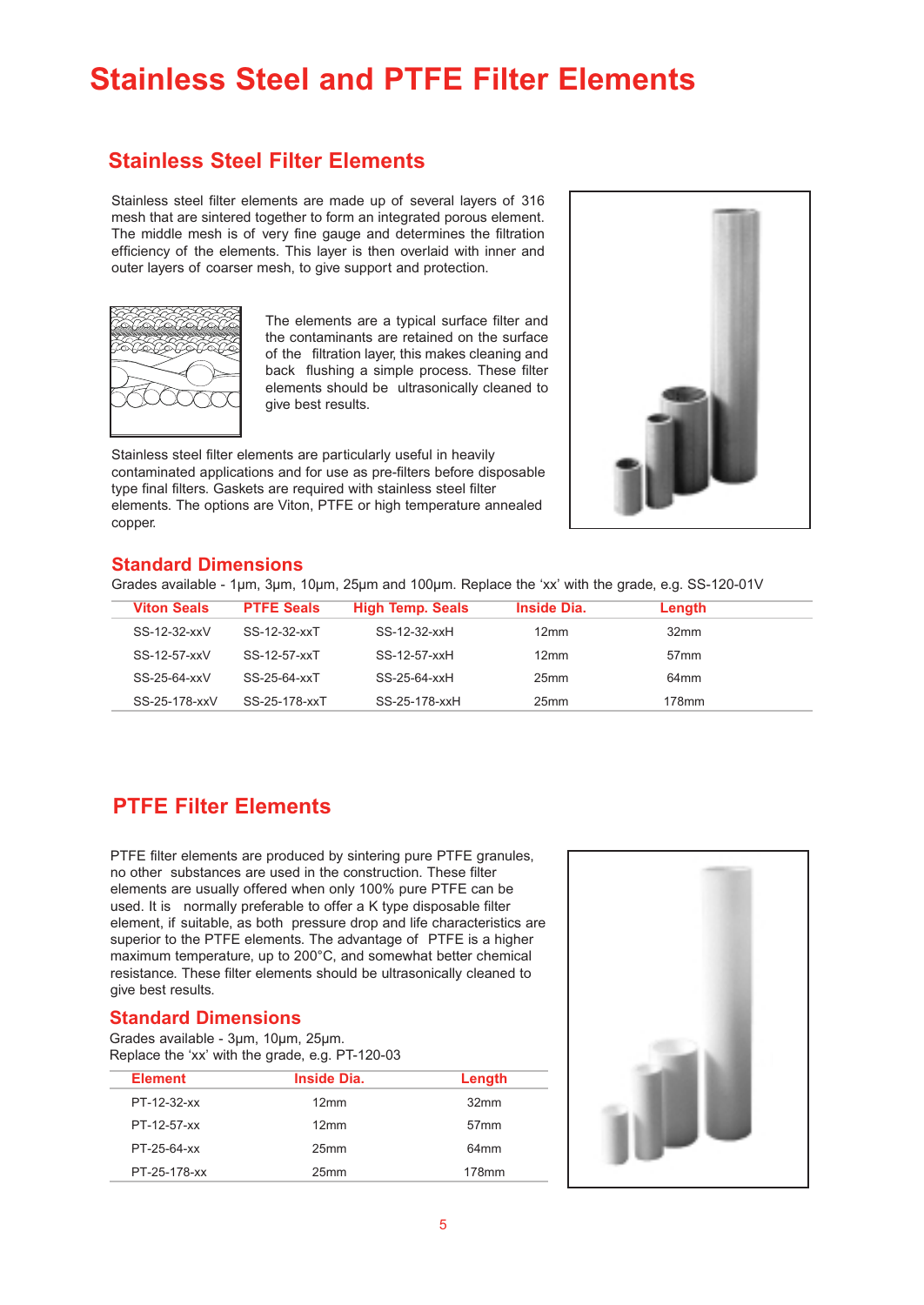# **Disposable In-Line Filters**

**Completely disposable Easy to install and replace Choice of housing materials Excellent chemical resistance Five grades of filtration**





Headline Filters range of Disposable In-Line Filters consists of permanently welded housings with encapsulated filter elements. This makes them ideal for portable analysers and other analysis systems requiring a robust and easily replaceable filter. A choice of body materials makes them suitable for a wide range of chemical environments.

The units on this page are designed for particulate removal applications. For coalescing and bypass filtration duties, the DIF-INxxC, DIF-LNxxC and DIF-LKxxC should be considered. Where running cost is more important than initial cost, plastic housings with replaceable elements should be considered - see pages 22-26.

The 'xx' in the part number should be replaced with the grade required, e.g. DIF-N70, DIF-MN40.

| <b>Housing Model (1)</b>             | <b>DIF-MNxx</b>   | <b>DIF-MKxx</b>   | <b>DIF-Nxx</b> | <b>DIF-Kxx</b> | <b>DIF-BNxx</b> | <b>DIF-BKxx</b> |
|--------------------------------------|-------------------|-------------------|----------------|----------------|-----------------|-----------------|
| Main Connections - mm                | ø6.3              | ø6.3              | ø6.3           | ø6.3           | ø6.3            | ø6.3            |
| Maximum Pressure - Bar               | 8.5               | 8.5               | 8.5            | 8.5            | 8.5             | 8.5             |
| <b>Maximum Temperature</b>           |                   |                   |                |                |                 |                 |
| $^{\circ}$ C - at 0 Bar              | 110               | 110               | 110            | 110            | 110             | 110             |
| <sup>o</sup> C - at maximum pressure | 50                | 50                | 50             | 50             | 50              | 50              |
| <b>Materials of Construction (2)</b> |                   |                   |                |                |                 |                 |
| Body                                 | <b>Nylon</b>      | <b>PVDF</b>       | Nylon          | <b>PVDF</b>    | <b>Nylon</b>    | <b>PVDF</b>     |
| <b>Filter Element</b>                | K Type            | K Type            | K Type         | K Type         | K Type          | K Type          |
| <b>Principal Dimensions</b>          |                   |                   |                |                |                 |                 |
| $A - mm$                             | 8.3               | 8.3               | 19.5           | 19.5           | 20              | 20              |
| $B - mm$                             | 25.5              | 25.5              | 28             | 28             | 25.5            | 25.5            |
| $C - mm$                             | 45                | 45                | 80.5           | 80.5           | 84              | 84              |
| Volume - cc                          | 6                 | 6                 | 11             | 11             | 11              | 11              |
| <b>Filter Element Size</b>           | $12 - 16 - xx(3)$ | $12 - 16 - xx(3)$ | $12 - 32 - xx$ | $12 - 32 - xx$ | $12 - 32 - xx$  | $12 - 32 - xx$  |

### Principal Specifications

Notes (1) Replace 'xx' with grade required, 40, 50, 60, 70, 80, e.g. DIF-MN50, DIF-N60, DIF-K80

(2) Material abbreviation, PVDF = Polyvinylidenedifluoride

(3) Flow rates for 12-16-xx elements are half those for 12-32-xx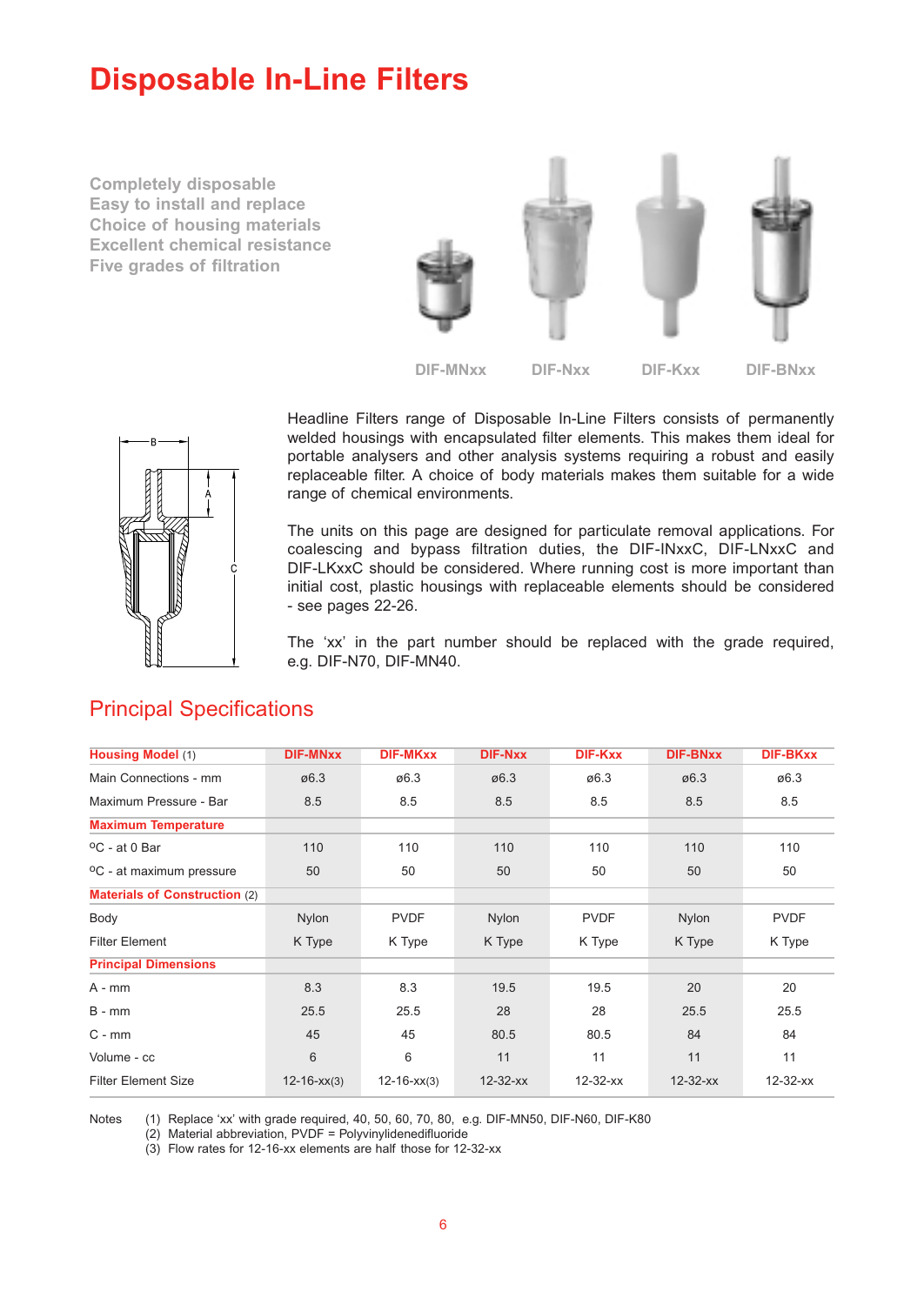# **Intermediate & Large Disposable In-Line Filters**

**Completely disposable Easy to install and replace Choice of housing materials Excellent chemical resistance Five grades of filtration 2 or 3 port designs**





Headline Intermediate and Large Disposable In-line Filters are available in two-port or three-port configurations for particulate and coalescing applications respectively. Where running cost is more important than initial cost, plastic housings with replaceable elements should be considered - see pages 22-26.

Large DIF's are also offered with threaded ports (1/4"NPT): simply add 1/4"NPT to the product code.

| <b>Housing Model (1)</b>             | <b>DIF-INXX</b> | <b>DIF-INXXC</b> | <b>DIF-LNxx</b> | <b>DIF-LNxxC</b> | <b>DIF-LKxx</b> | <b>DIF-LKxxC</b> |
|--------------------------------------|-----------------|------------------|-----------------|------------------|-----------------|------------------|
| Main Connections - mm                | ø6.3            | ø6.3             | ø12.7           | ø12.7            | Ø12.7           | ø12.7            |
| Drain Connection - mm                | None            | ø6.3             | None            | ø8.0             | None            | ø8.0             |
| Maximum Pressure - Bar               | $\overline{7}$  | 7                | $\overline{7}$  | 7                | $\overline{7}$  | $\overline{7}$   |
| <b>Maximum Temperature</b>           |                 |                  |                 |                  |                 |                  |
| <sup>o</sup> C - at 0 Bar            | 110             | 110              | 110             | 110              | 110             | 110              |
| <sup>o</sup> C - at maximum pressure | 50              | 50               | 50              | 50               | 50              | 50               |
| <b>Materials of Construction (2)</b> |                 |                  |                 |                  |                 |                  |
| Body                                 | <b>Nylon</b>    | Nylon            | <b>Nylon</b>    | <b>Nylon</b>     | <b>PVDF</b>     | <b>PVDF</b>      |
| <b>Filter Element</b>                | K Type          | C Type           | K Type          | C Type           | K Type          | C Type           |
| <b>Principal Dimensions</b>          |                 |                  |                 |                  |                 |                  |
| $A - mm$                             | 6.35            | 6.35             | 12.7            | 12.7             | 12.7            | 12.7             |
| $B - mm$                             | 36.5            | 36.5             | 58              | 58               | 58              | 58               |
| $C - mm$                             | 117             | 117              | 139             | 139              | 139             | 139              |
| $D - mm$                             | 19.5            | 19.5             | 30              | 30               | 30              | 30               |
| Volume - cc                          | 50              | 50               | 120             | 120              | 120             | 120              |
| <b>Filter Element Size</b>           | $12 - 57 - xx$  | 12-57-xxC        | $25 - 64 - xx$  | 25-64-xxC        | $25 - 64 - xx$  | 25-64-xxC        |

### Principal Specifications

Notes (1) Replace 'xx' with grade required, 40, 50, 60, 70, 80, e.g. DIF-IN40, DIF-LN60C (2) Material abbreviation, PVDF = Polyvinylidenedifluoride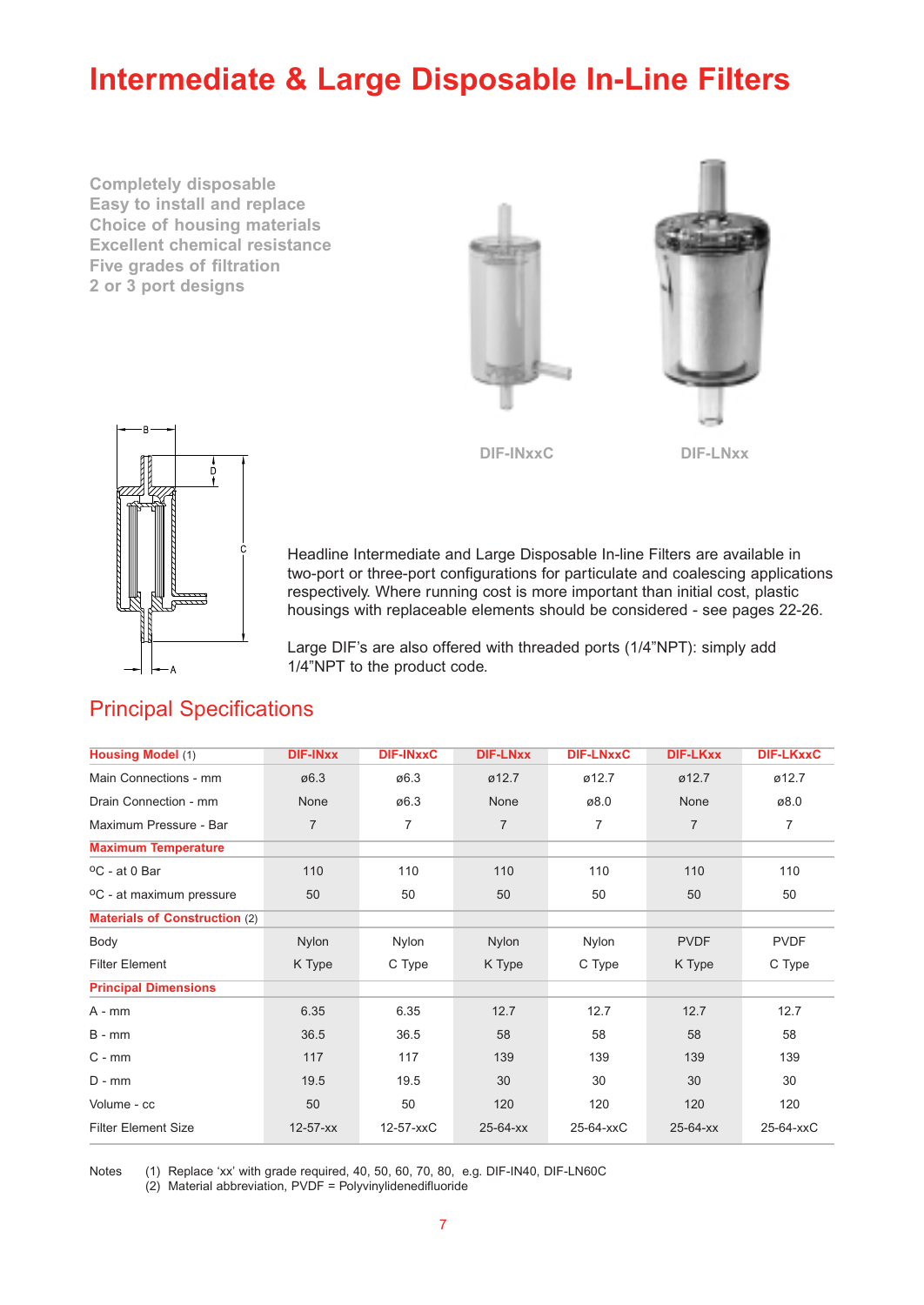# **Disposable In-Line Adsorbers**

**Wide range of adsorbents Four body sizes available Disposable for convenience No handling of loose adsorbents**



**DIA-MNxx DIA-Nxx DIA-INxx DIA-LNxx**



Headline Disposable In-Line Adsorbers consist of nylon bodies filled with granular adsorption material with integral inlet and outlet filter pads. Four sizes are available, containing from 6cc up to 120cc of adsorbent.

Flow rates are the same as for grade 50 elements in the same size bodies. However, with adsorption, more important considerations will be the volume of adsorbent and the contact time.

A range of adsorbent materials is available, and these are detailed below.

| <b>Housing Model (1)</b>         | <b>DIA-MNxx</b> | <b>DIA-Nxx</b> | <b>DIA-BNxx</b>   | <b>DIA-INXX</b> | <b>DIA-LNxx</b>    |
|----------------------------------|-----------------|----------------|-------------------|-----------------|--------------------|
| Main Connections - mm            | ø6.3            | ø6.3           | $\varnothing$ 6.3 | ø6.3            | $\varnothing$ 12.5 |
| Maximum Pressure - Bar           | 8.5             | 8.5            | 8.5               | $\overline{7}$  | 7                  |
| <b>Maximum Temperature</b>       |                 |                |                   |                 |                    |
| °C - at 0 Bar                    | 110             | 110            | 110               | 110             | 110                |
| °C - at maximum pressure         | 50              | 50             | 50                | 50              | 50                 |
| <b>Materials of Construction</b> |                 |                |                   |                 |                    |
| Body                             | Nylon           | Nylon          | Nylon             | Nylon           | Nylon              |
| <b>Principal Dimensions</b>      |                 |                |                   |                 |                    |
| A - mm                           | 8.3             | 19.5           | 20                | 19.5            | 30                 |
| $B - mm$                         | 25.5            | 28             | 25.5              | 36.5            | 58                 |
| $C - mm$                         | 45              | 80.5           | 84                | 117             | 139                |
| Volume - cc                      | 6               | 11             | 11                | 53              | 120                |

### Principal Specifications

Note (1) Replace 'xx' with adsrobent grade required, CC, 4A, 13X, SG, MB, PP, HO e.g. DIA-MNCC, DIA-NPP, DIA-LN4A

| <b>Adsorbent</b>        | Code      | <b>Principal Uses</b>                                                                          |
|-------------------------|-----------|------------------------------------------------------------------------------------------------|
| <b>Activated Carbon</b> | CC        | Adsorption of hydrocarbons and other organic vapours                                           |
| Molecular Sieve 4A      | 4A        | Adsorption of $CO2$ , NH <sub>3</sub> , H <sub>2</sub> S, SO <sub>v</sub>                      |
| Molecular Sieve 13X     | 13X       | Adsorption of $CO_2$ , NH <sub>3</sub> , H <sub>2</sub> S, SO <sub>x</sub> , aromatics, amines |
| Silica Gel              | SG        | Adsorption of water vapour                                                                     |
| Mixed Bases             | <b>MB</b> | Removal of acidic gases, CO <sub>2</sub> , SO <sub>x</sub> , NO <sub>x</sub> , HCI             |
| Potassium permanganate  | <b>PP</b> | Removal or $SO_{v}$ and other acidic gases                                                     |
| Hopcalite               | HO        | Removal of CO by catalytic oxidation to $CO2$                                                  |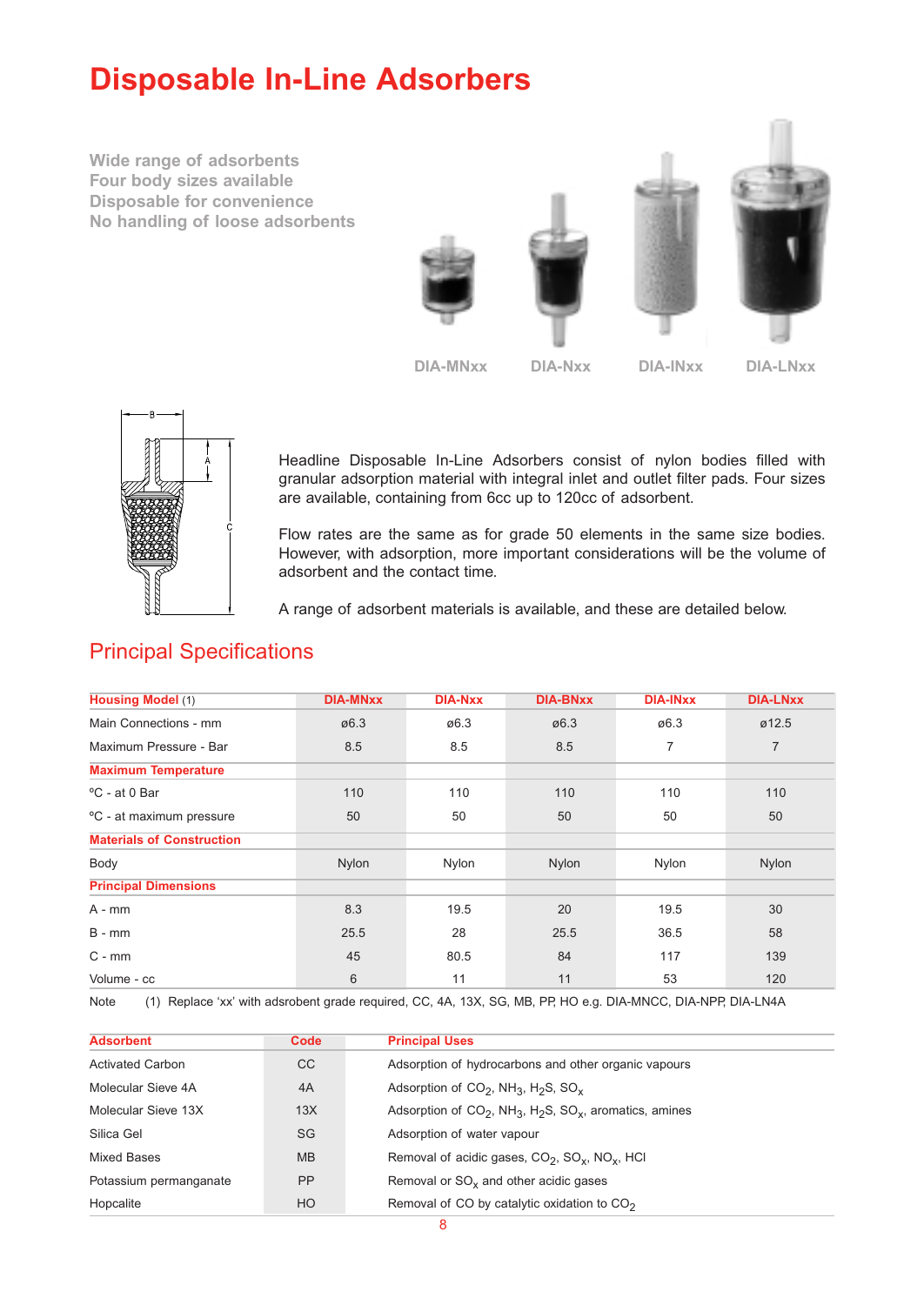# **Vapour Adsorption Cartridges**

**Wide range of adsorbents Cartridges to fit most housings Disposable for convenience No handling of loose adsorbents**





Headline vapour adsorption cartridges comprise inner and outer filter tubes with the space between filled with adsorbent. The cartridges are sealed with nylon end caps.

Headline vapour adsorption cartridges are designed to fit all standard size filter housings to provide vapour adsorption over the full range of line pressures.

Flow rates are the same as for grade 50 elements in the same size bodies. However, with adsorption, more important considerations will be the volume of adsorbent and the contact time.

### Principal Specifications

| Cartridge Type (1)          | 12-32- $xx(2)$ | $12-57-xx(3)$ | $25-64-xx(4)$ | $25-178-xx(4)$ |
|-----------------------------|----------------|---------------|---------------|----------------|
| Maximum Temperature - °C    | 50             | 50            | 50            | 50             |
| <b>Principal Dimensions</b> |                |               |               |                |
| $A - mm$                    | 24             | 24            | 40            | 40             |
| $B - mm$                    | 32             | 57            | 64            | 178            |
| $C - mm$                    | 12.5           | 12.5          | 26            | 26             |
| Volume - cc                 | 6              | 9             | 20            | 90             |

Notes (1) Replace 'xx' with adsorbent grade required, CC, 4A, 13X, SG, MB, PP,HO

(2) Add suffix 'TP' for use with 700 series plastic and 200 series aluminium housings, e.g. 12-32-CCTP, 25-64-4A

(3) Add suffix 'TS' for use with 110 and 120 series stainless steel housings, e.g. 12-57-SGTS

(4) Add suffix 'TP' for use with 700 series plastic and 200 series aluminium housings, e.g. 25-64-MBTP, 25-178-CCTP

| <b>Adsorbent</b>        | Code           | <b>Principal Uses</b>                                                                          |
|-------------------------|----------------|------------------------------------------------------------------------------------------------|
| <b>Activated Carbon</b> | CC             | Adsorption of hydrocarbons and other organic vapours                                           |
| Molecular Sieve 4A      | 4A             | Adsorption of $CO2$ , NH <sub>3</sub> , H <sub>2</sub> S, SO <sub>v</sub>                      |
| Molecular Sieve 13X     | 13X            | Adsorption of $CO_2$ , NH <sub>3</sub> , H <sub>2</sub> S, SO <sub>x</sub> , aromatics, amines |
| Silica Gel              | <b>SG</b>      | Adsorption of water vapour                                                                     |
| Mixed Bases             | <b>MB</b>      | Removal of acidic gases, CO <sub>2</sub> , SO <sub>x</sub> , NO <sub>x</sub> , HCI             |
| Potassium permanganate  | <b>PP</b>      | Removal or $SO_{x}$ and other acidic gases                                                     |
| Hopcalite               | H <sub>O</sub> | Removal of CO by catalytic oxidation to $CO2$                                                  |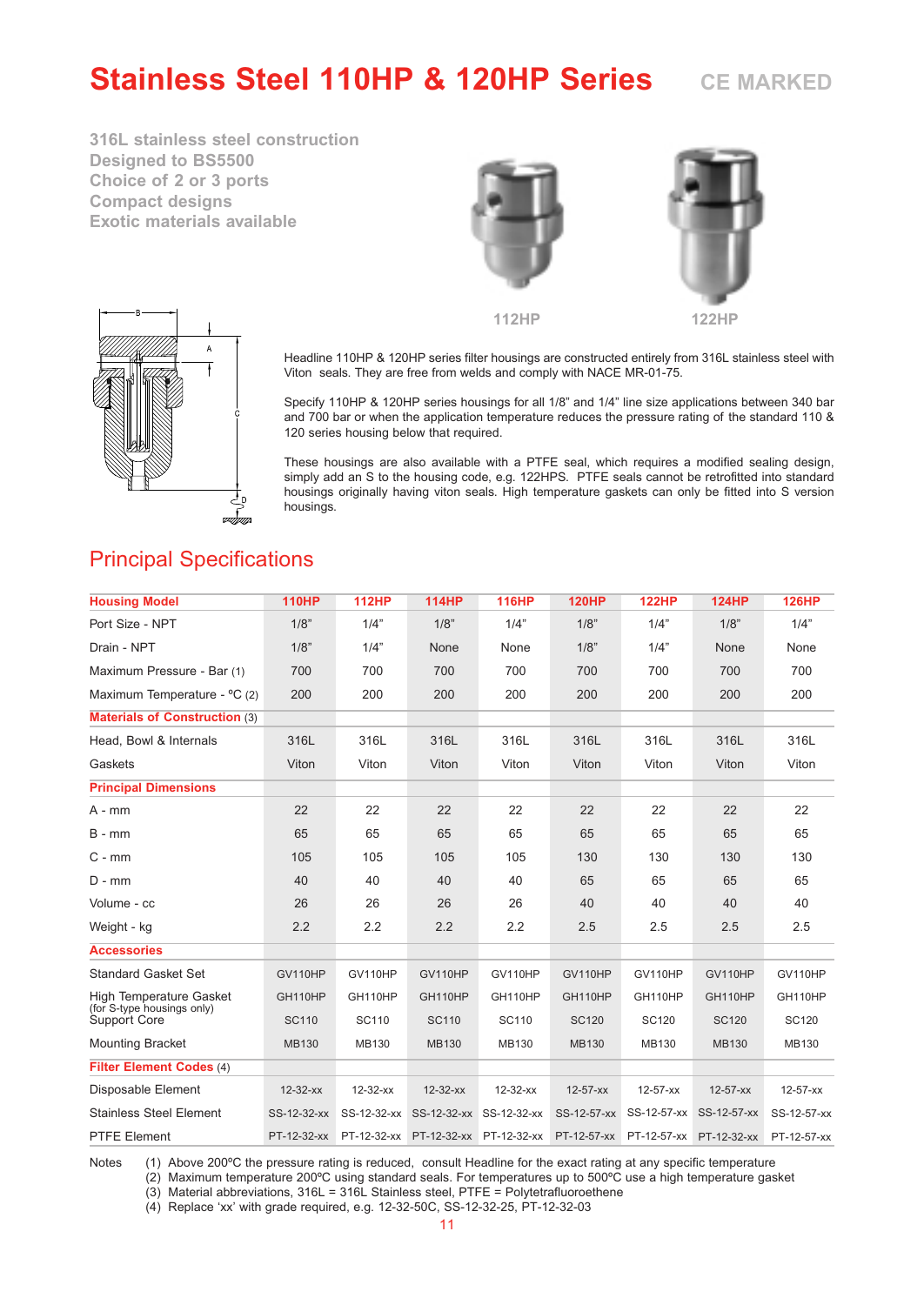# **Stainless Steel 130 & 140 Series**

**316L stainless steel construction Designed to BS5500 Choice of 2 or 3 ports 100 bar pressure rating**







Headline 130 & 140 series stainless steel filters are the most frequently specified housings for applications requiring 25-64-xx or 25-178-xx sized elements. For low pressure applications the 137 and 147 housings should be considered, for pressures above 100 bar, the HP & VP ranges opposite should be used.

### Principal Specifications

| <b>Housing Model</b>                                  | 130          | 132          | 133          | 134                                                                                                 | 136          | 140          | 142          | 143          | 144                                               | 146   |
|-------------------------------------------------------|--------------|--------------|--------------|-----------------------------------------------------------------------------------------------------|--------------|--------------|--------------|--------------|---------------------------------------------------|-------|
| Port Size - NPT                                       | 1/4"         | 1/2"         | 1/2"         | 1/4"                                                                                                | 1/2"         | 1/4"         | 1/2"         | 1/2"         | 1/4"                                              | 1/2"  |
| Drain - NPT                                           | 1/4"         | 1/4"         | 1/2"         | None                                                                                                | None         | 1/4"         | 1/4"         | 1/2"         | None                                              | None  |
| Maximum Pressure - Bar (1)                            | 100          | 100          | 100          | 100                                                                                                 | 100          | 100          | 100          | 100          | 100                                               | 100   |
| Maximum Temperature - °C (2)                          | 200          | 200          | 200          | 200                                                                                                 | 200          | 200          | 200          | 200          | 200                                               | 200   |
| <b>Materials of Construction (3)</b>                  |              |              |              |                                                                                                     |              |              |              |              |                                                   |       |
| Head, Bowl & Internals                                | 316L         | 316L         | 316L         | 316L                                                                                                | 316L         | 316L         | 316L         | 316L         | 316L                                              | 316L  |
| Gaskets                                               | Viton        | Viton        | Viton        | Viton                                                                                               | Viiton       | Viton        | Viton        | Viton        | Viton                                             | Viton |
| <b>Principal Dimensions</b>                           |              |              |              |                                                                                                     |              |              |              |              |                                                   |       |
| $A - mm$                                              | 15           | 15           | 15           | 15                                                                                                  | 15           | 15           | 15           | 15           | 15                                                | 15    |
| $B - mm$                                              | 60           | 60           | 60           | 60                                                                                                  | 60           | 60           | 60           | 60           | 60                                                | 60    |
| $C - mm$                                              | 122          | 122          | 122          | 122                                                                                                 | 122          | 236          | 236          | 236          | 236                                               | 236   |
| $D - mm$                                              | 75           | 75           | 75           | 75                                                                                                  | 75           | 188          | 188          | 188          | 188                                               | 188   |
| Volume - cc                                           | 110          | 110          | 110          | 110                                                                                                 | 110          | 265          | 265          | 265          | 265                                               | 265   |
| Weight - kg                                           | 0.7          | 0.7          | 0.7          | 0.7                                                                                                 | 0.7          | 1.1          | 1.1          | 1.1          | 1.1                                               | 1.1   |
| <b>Accessories</b>                                    |              |              |              |                                                                                                     |              |              |              |              |                                                   |       |
| <b>Standard Gasket Set</b>                            | GV130        | GV130        | GV130        | GV130                                                                                               | GV130        | GV130        | GV130        | GV130        | GV130                                             | GV130 |
| High Temperature Gasket<br>(for S-type housings only) | GH130        | GH130        | GH130        | GH130                                                                                               | GH130        | GH130        | GH130        | GH130        | GH130                                             | GH130 |
| Support Core                                          | <b>SC130</b> | SC130        | <b>SC130</b> | SC130                                                                                               | <b>SC130</b> | <b>SC140</b> | <b>SC140</b> | <b>SC140</b> | <b>SC140</b>                                      | SC140 |
| <b>Mounting Bracket</b>                               | <b>MB130</b> | <b>MB130</b> | <b>MB130</b> | MB130                                                                                               | <b>MB130</b> | MB130        | <b>MB130</b> | MB130        | <b>MB130</b>                                      | MB130 |
| <b>Filter Element Codes (4)</b>                       |              |              |              |                                                                                                     |              |              |              |              |                                                   |       |
| Disposable Element                                    | 25-64-xx     | 25-64-xx     | 25-64-xx     | 25-64-xx                                                                                            | 25-64-xx     |              |              |              | 25-178-xx 25-178-xx 25-178-xx 25-178-xx 25-178-xx |       |
| <b>Stainless Steel Element</b>                        |              |              |              | SS-130-xx SS-130-xx SS-130-xx SS-130-xx SS-130-xx SS-140-xx SS-140-xx SS-140-xx SS-140-xx SS-140-xx |              |              |              |              |                                                   |       |
| <b>PTFE Element</b>                                   |              |              |              | PT-130-xx PT-130-xx PT-130-xx PT-130-xx PT-130-xx PT-140-xx PT-140-xx PT-140-xx PT-140-xx PT-140-xx |              |              |              |              |                                                   |       |

Notes (1) Above 200°C the pressure rating is reduced, consult Headline for the exact rating at any specific temperature

(2) Maximum temperature 200ºC using standard seals. For temperatures up to 500ºC use a high temperature gasket

(3) Material abbreviations, 316L = 316L Stainless steel, PTFE = Polytetrafluoroethene

(4) Replace 'xx' with grade required, e.g. 25-64-50C, SS-130-25, PT-130-03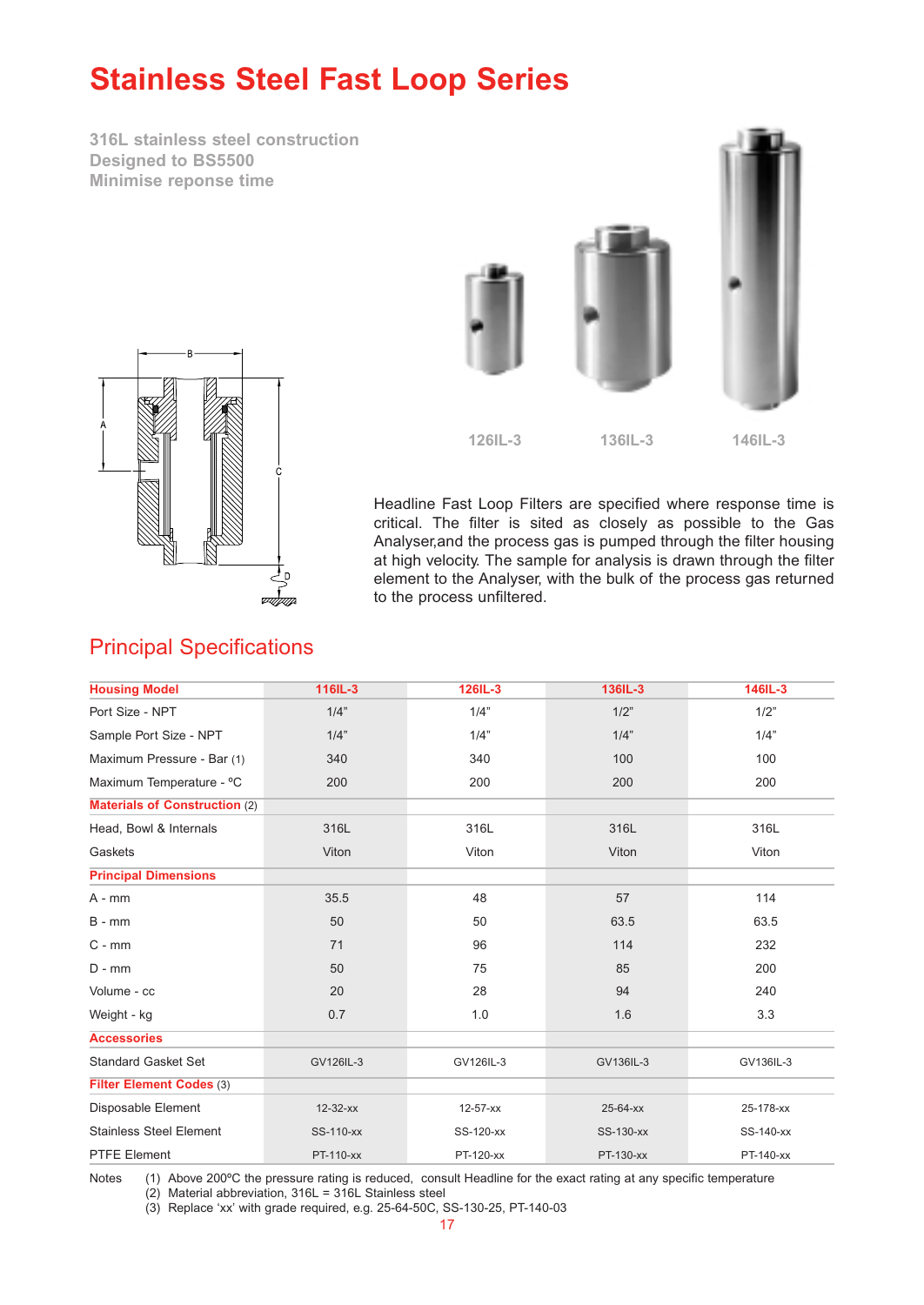# **Drain Vessels & Float Drains**

**FD130 Float Drain automatically removes liquids from the filter**

**Drain Vessels are used to manually drain liquids from filters under negative pressure**







**FD130**

**DV127G DV137G**



The FD130 automatic float drain is used in positive pressure systems to remove large quantities of liquid. The drain is added to the drain port of a filter housing fitted with a coalescing filter element. The liquid drains from the housing into the automatic float drain and collects in the bottom. As the level of the liquid rises, the float will open a valve, and the liquid drains out. The FD130 automatic float drain is suitable for use in systems with a positive pressure between 1 bar and 15 bar.

For applications under a negative pressure, drain vessels can be used to collect large quantities of liquid. Valves installed at each end of the drain vessel will allow liquid to be isolated from the system and drained.

| <b>Housing Model</b>                 | <b>DV127G</b>                | <b>DV137G</b>  | <b>DV147G</b>  | <b>FD130</b> |
|--------------------------------------|------------------------------|----------------|----------------|--------------|
| Port Size - NPT                      | 1/8"                         | 1/4"           | 1/4"           | 1/4"         |
| Maximum Pressure - Bar               | $\overline{7}$               | $\overline{7}$ | $\overline{7}$ | 15           |
| Maximum Temperature - °C             | 100                          | 100            | 100            | 100          |
| <b>Materials of Construction (1)</b> |                              |                |                |              |
| Head, Base & Internals               | 316L                         | 316L           | 316L           | 316L         |
| Bowl                                 | Pyrex                        | Pyrex          | Pyrex          | 316L         |
| Gaskets                              | Viton                        | Viton          | Viton          | Viton        |
| <b>Principal Dimensions</b>          |                              |                |                |              |
| $A - mm$                             | $\qquad \qquad \blacksquare$ |                |                | 10           |
| $B - mm$                             | 40                           | 56             | 56             | 46           |
| $C - mm$                             | 97                           | 118            | 232            | 90           |
| $D - mm$                             | 70                           | 90             | 204            | 50           |
| Volume - cc                          | 36                           | 105            | 255            | 30           |
| Weight - kg                          | 0.2                          | 0.6            | 0.8            | 0.34         |
| <b>Accessories</b>                   |                              |                |                |              |
| Gasket Set                           | <b>GV127</b>                 | GV137          | <b>GV137</b>   | GVFD130      |

### Principal Specifications

Notes (1) Material abbreviations, 316L = 316L Stainless steel, Pyrex = Borosilicate glass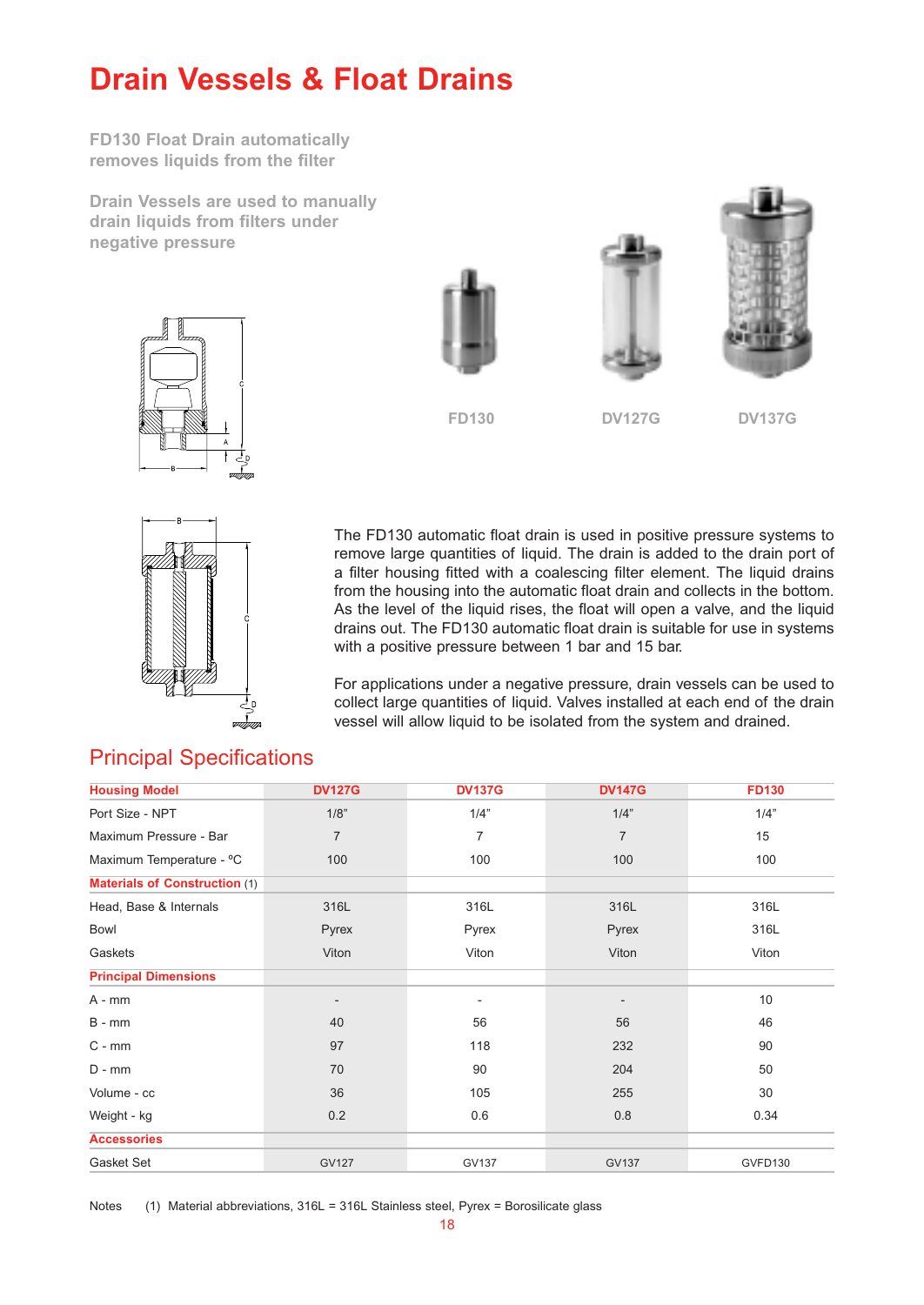# **Stainless Steel Heatable Housings**

**316L stainless steel construction Designed to BS5500 Change element in seconds even at 200oC**



Headline heatable housings are purpose designed for hot gas analysis, such as diesel exhaust at 200ºC. The housings can be heated by any external heater, and the bayonet type head to bowl connection allows the filter element to be changed in seconds, even at operating temperature. All housings have integral support cores for positive element location and spring loaded element retainers for reliable sealing over the full temperature range.

Models H130 & H140 have inlet and outlet ports in the base allowing the entire OD of the housing to be heated. Housings with S or ST suffix have both ports in the side of the housing as in the drawing. Housings with T in the suffix have the elements sealed by conventional tie-rod and element retainer.

| <b>Housing Model</b>                 | <b>H122ST</b> | <b>H130</b>              | <b>H130S</b>  | <b>H130T</b>                  | <b>H130ST</b> | H140                     | <b>H140S</b>  | <b>H140T</b>                                | <b>H140ST</b> |
|--------------------------------------|---------------|--------------------------|---------------|-------------------------------|---------------|--------------------------|---------------|---------------------------------------------|---------------|
| Port Size - NPT                      | 1/4"          | 1/4"                     | 1/4"          | 1/4"                          | 1/4"          | 1/4"                     | 1/4"          | 1/4"                                        | 1/4"          |
| Maximum Pressure - Bar               | 2             | $\overline{2}$           | 2             | 2                             | 2             | 2                        | 2             | $\overline{2}$                              | 2             |
| Maximum Temperature - °C             | 200           | 200                      | 200           | 200                           | 200           | 200                      | 200           | 200                                         | 200           |
| <b>Materials of Construction (1)</b> |               |                          |               |                               |               |                          |               |                                             |               |
| Head, Bowl & Internals               | 316L          | 316L                     | 316L          | 316L                          | 316L          | 316L                     | 316L          | 316L                                        | 316L          |
| Gaskets                              | Silicone      | Silicone                 | Silicone      | Silicone                      | Silicone      | Silicone                 | Silicone      | Silicone                                    | Silicone      |
| <b>Principal Dimensions</b>          |               |                          |               |                               |               |                          |               |                                             |               |
| $A - mm$                             | 10            | $\overline{\phantom{a}}$ | 16            |                               | 16            | $\overline{\phantom{a}}$ | 16            | $\overline{\phantom{a}}$                    | 16            |
| $B - mm$                             | 38            | 52.5                     | 56            | 52.5                          | 56            | 52.5                     | 56            | 52.5                                        | 56            |
| $C - mm$                             | 120           | 116                      | 135           | 120                           | 135           | 230                      | 249           | 234                                         | 249           |
| $D - mm$                             | 42            | 120                      | 120           | 120                           | 120           | 120                      | 120           | 120                                         | 120           |
| Volume - cc                          | 55            | 100                      | 100           | 100                           | 100           | 240                      | 240           | 240                                         | 240           |
| Weight - kg                          | 0.65          | 1.2                      | 1.7           | 1.5                           | 1.7           | 1.9                      | 2.9           | 2.5                                         | 2.9           |
| <b>Accessories</b>                   |               |                          |               |                               |               |                          |               |                                             |               |
| <b>Standard Gasket Set</b>           | <b>GSH120</b> | GSH130                   | <b>GSH130</b> | GSH130                        | <b>GSH130</b> | GSH130                   | <b>GSH130</b> | GSH130                                      | <b>GSH130</b> |
| Viton Gasket Set                     | <b>GVH120</b> | <b>GVH130</b>            | <b>GVH130</b> | <b>GVH130</b>                 | <b>GVH130</b> | GVH130                   | <b>GVH130</b> | GVH130                                      | <b>GVH130</b> |
| Filter Element Codes (2)             |               |                          |               |                               |               |                          |               |                                             |               |
| Disposable Element (3)               | $12-57-xxS$   | 25-64-xxS                | 25-64-xxS     | 25-64-xxS                     | 25-64-xxS     |                          |               | 25-178-xxS 25-178-xxS 25-178-xxS 25-178-xxS |               |
| <b>Stainless Steel Element</b>       | SS-120-xx     | SS-130-xx                | SS-130-xx     | SS-130-xx                     |               |                          |               | SS-130-xx SS-140-xx SS-140-xx SS-140-xx     | SS-140-xx     |
| <b>PTFE Element</b>                  | PT-120-xx     |                          |               | PT-130-xx PT-130-xx PT-130-xx |               | PT-130-xx PT-140-xx      |               | PT-140-xx PT-140-xx PT-140-xx               |               |

### Principal Specifications

Notes (1) Material abbreviation, 316L = 316L Stainless steel

(2) Replace 'xx' with grade required, e.g. 25-64-50C, SS-130-25, PT-140-03

(3) S-type elements only recommended for heatable housings

19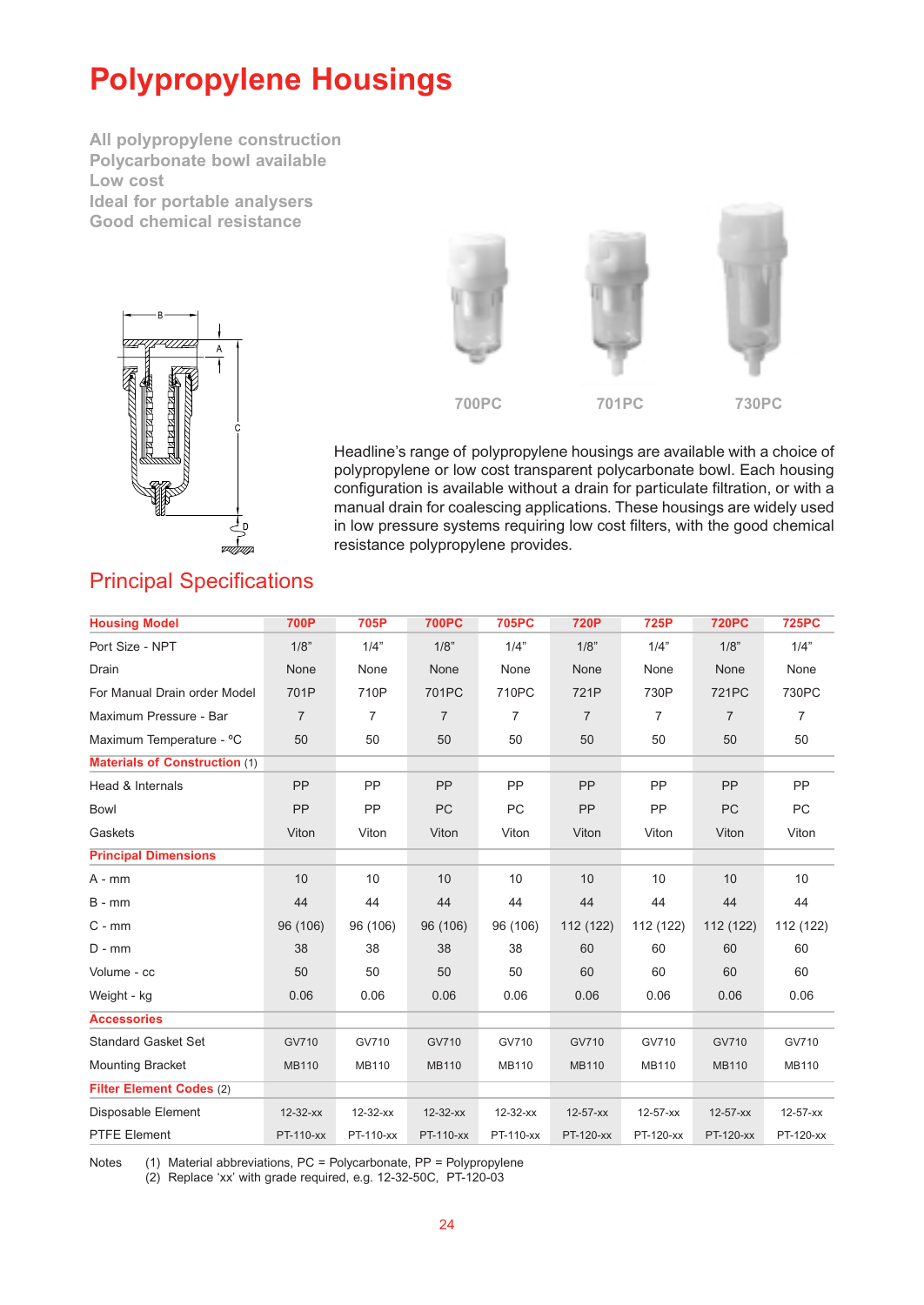# **Polypropylene Housings**

**All polypropylene construction Polycabonate bowls available Low cost Ideal for portable analysers Good chemical resistance**





All polypropylene housings will provide a low cost alternative to PTFE & PVDF housings for many applications where the chemical resistance of polypropylene is sufficient. Housings with transparent polycarbonate bowls are available to allow visual monitoring of the element condition. Housings accepting elements 12-32 and 12-57 are sold singly or in packs of 100, while housings accepting elements 25-64 & 25-178 are sold singly or in packs of 25.

## Principal Specifications

| <b>Housing Model</b>                 | <b>750P</b>    | 755P             | <b>750PC</b>   | <b>755PC</b>   | 772P           | 775P           | 772P           | <b>775PC</b>     |
|--------------------------------------|----------------|------------------|----------------|----------------|----------------|----------------|----------------|------------------|
| Port Size - NPT                      | 1/4"           | 1/2"             | 1/4"           | 1/2"           | 1/4"           | 1/2"           | 1/4"           | 1/2"             |
| Drain                                | None           | None             | None           | None           | None           | None           | None           | None             |
| For Manual Drain order Model         | 751P           | 760P             | 751PC          | 760PC          | 771P           | 780P           | <b>771PC</b>   | 780PC            |
| Maximum Pressure - Bar               | $\overline{7}$ | $\overline{7}$   | $\overline{7}$ | $\overline{7}$ | $\overline{7}$ | $\overline{7}$ | $\overline{7}$ | $\overline{7}$   |
| Maximum Temperature - °C             | 50             | 50               | 50             | 50             | 50             | 50             | 50             | 50               |
| <b>Materials of Construction (1)</b> |                |                  |                |                |                |                |                |                  |
| Head & Internals                     | PP             | PP               | PP             | PP             | PP             | PP             | PP             | PP               |
| <b>Bowl</b>                          | PP             | PP               | PC             | PC             | PP             | <b>PP</b>      | <b>PC</b>      | <b>PC</b>        |
| Gaskets                              | Viton          | Viton            | Viton          | Viton          | Viton          | Viton          | Viton          | Viton            |
| <b>Principal Dimensions</b>          |                |                  |                |                |                |                |                |                  |
| $A - mm$                             | 15.5           | 15.5             | 15.5           | 15.5           | 15.5           | 15.5           | 15.5           | 15.5             |
| $B - mm$                             | 66             | 66               | 66             | 66             | 66             | 66             | 66             | 66               |
| $C - mm$                             | 146 (156)      | 146 (156)        | 146 (156)      | 146 (156)      | 248 (258)      | 248 (258)      | 248 (258)      | 248 (258)        |
| $D - mm$                             | 80             | 80               | 80             | 80             | 195            | 195            | 195            | 195              |
| Volume - cc                          | 172            | 172              | 172            | 172            | 312            | 312            | 312            | 312              |
| Weight - kg                          | 0.2            | 0.2              | 0.2            | 0.2            | 0.25           | 0.25           | 0.25           | 0.25             |
| <b>Accessories</b>                   |                |                  |                |                |                |                |                |                  |
| <b>Standard Gasket Set</b>           | GV760          | GV760            | GV760          | GV760          | GV760          | GV760          | GV760          | GV760            |
| <b>Mounting Bracket</b>              | <b>MB130</b>   | <b>MB130</b>     | <b>MB130</b>   | MB130          | <b>MB130</b>   | <b>MB130</b>   | <b>MB130</b>   | MB130            |
| <b>Filter Element Codes (2)</b>      |                |                  |                |                |                |                |                |                  |
| Disposable Element                   | 25-64-xx       | 25-64-xx         | 25-64-xx       | 25-64-xx       | 25-178-xx      | 25-178-xx      | 25-178-xx      | 25-178-xx        |
| <b>PTFE Element</b>                  | PT-            | -xx PT-<br>$-XX$ | PT-            | -xx PT-        | -xx PT-        | -xx PT-        | $-xx$ PT $-$   | -xx PT-<br>$-XX$ |

Notes Material abbreviations, PC = Polycarbonate, PP = Polypropylene Replace 'xx' with grade required, e.g. 25-64-50C, PT--03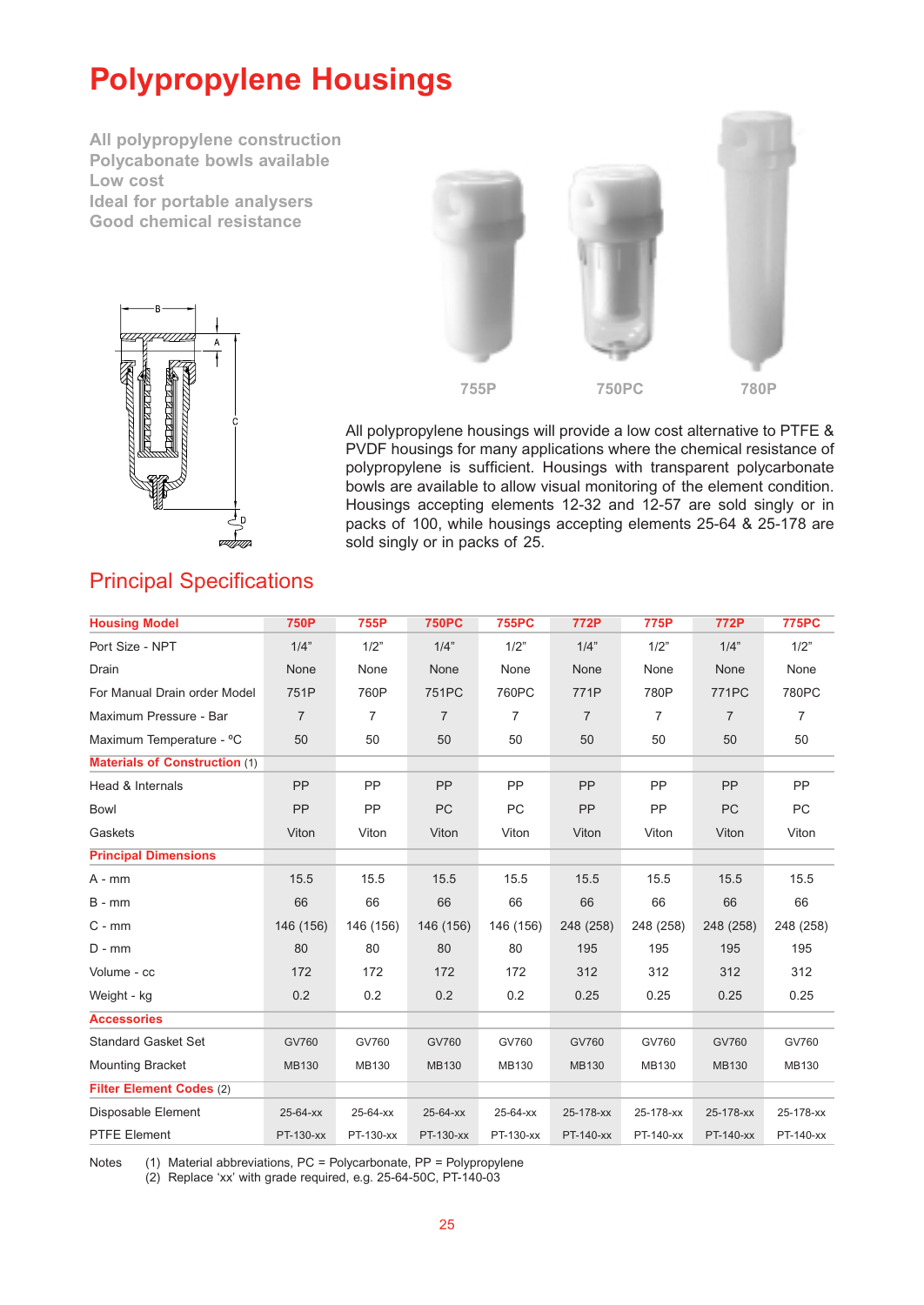# **PVDF Housings**

**All PVDF (Kynar) construction Viton Seals Excellent chemical resistance**



Principal Specifications





**705K 760K**

PVDF housings are specified in applications where chemical resistance is of prime importance. To preserve the exceptional chemical resistance of the housing, only PVDF bonded disposable elements (K-type for particulate removal, C-type for coalescing) or PTFE elements should be used.

| <b>Housing Model</b>                 | <b>700K</b>    | 705K           | <b>720K</b>    | <b>725K</b>    | <b>750K</b>    | 755K           |
|--------------------------------------|----------------|----------------|----------------|----------------|----------------|----------------|
| Port Size - NPT                      | 1/8"           | 1/4"           | 1/8"           | 1/4"           | 1/4"           | 1/2"           |
| Drain - NPT or Manual                | None           | None           | None           | None           | None           | None           |
| For Manual Drain order Model         | 701K           | 710K           | 721K           | 730K           | 751K           | 760K           |
| Maximum Pressure - Bar               | $\overline{7}$ | $\overline{7}$ | $\overline{7}$ | $\overline{7}$ | $\overline{7}$ | $\overline{7}$ |
| Maximum Temperature - °C             | 120            | 120            | 120            | 120            | 120            | 120            |
| <b>Materials of Construction (1)</b> |                |                |                |                |                |                |
| Head & Internals                     | <b>PVDF</b>    | <b>PVDF</b>    | <b>PVDF</b>    | <b>PVDF</b>    | <b>PVDF</b>    | <b>PVDF</b>    |
| <b>Bowl</b>                          | <b>PVDF</b>    | <b>PVDF</b>    | <b>PVDF</b>    | <b>PVDF</b>    | <b>PVDF</b>    | <b>PVDF</b>    |
| Gaskets                              | Viton          | Viton          | Viton          | Viton          | Viton          | Viton          |
| <b>Principal Dimensions</b>          |                |                |                |                |                |                |
| $A - mm$                             | 10             | 10             | 10             | 10             | 15.5           | 15.5           |
| $B - mm$                             | 44             | 44             | 44             | 44             | 66             | 66             |
| $C - mm$                             | 96 (106)       | 96 (106)       | 112 (122)      | 112 (122)      | 146 (156)      | 146 (156)      |
| $D - mm$                             | 38             | 38             | 60             | 60             | 80             | 80             |
| Volume - cc                          | 50             | 50             | 60             | 60             | 172            | 172            |
| Weight - kg                          | 0.06           | 0.06           | 0.06           | 0.06           | 0.2            | 0.2            |
| <b>Accessories</b>                   |                |                |                |                |                |                |
| Gasket Set                           | GV710          | GV710          | GV710          | GV710          | GV760          | GV760          |
| <b>Mounting Bracket</b>              | <b>MB110</b>   | <b>MB110</b>   | <b>MB110</b>   | <b>MB110</b>   | <b>MB130</b>   | <b>MB130</b>   |
| Filter Element Codes (2)             |                |                |                |                |                |                |
| Disposable Element (3)               | $12 - 32 - xx$ | $12 - 32 - xx$ | $12 - 57 - xx$ | $12 - 57 - xx$ | 25-64-xx       | 25-64-xx       |
| <b>PTFE Element</b>                  | PT-12-32-xx    | PT-12-32-xx    | PT-12-57-xx    | PT-12-57-xx    | PT-25-64-xx    | PT-25-64-xx    |

Notes (1) Material abbreviation, PVDF = Polyvinylidenedifluoride

(2) Replace 'xx' with grade required, e.g. 12-32-50C, PT-12-57-03

(3) Use K-type or C-type disposable elements only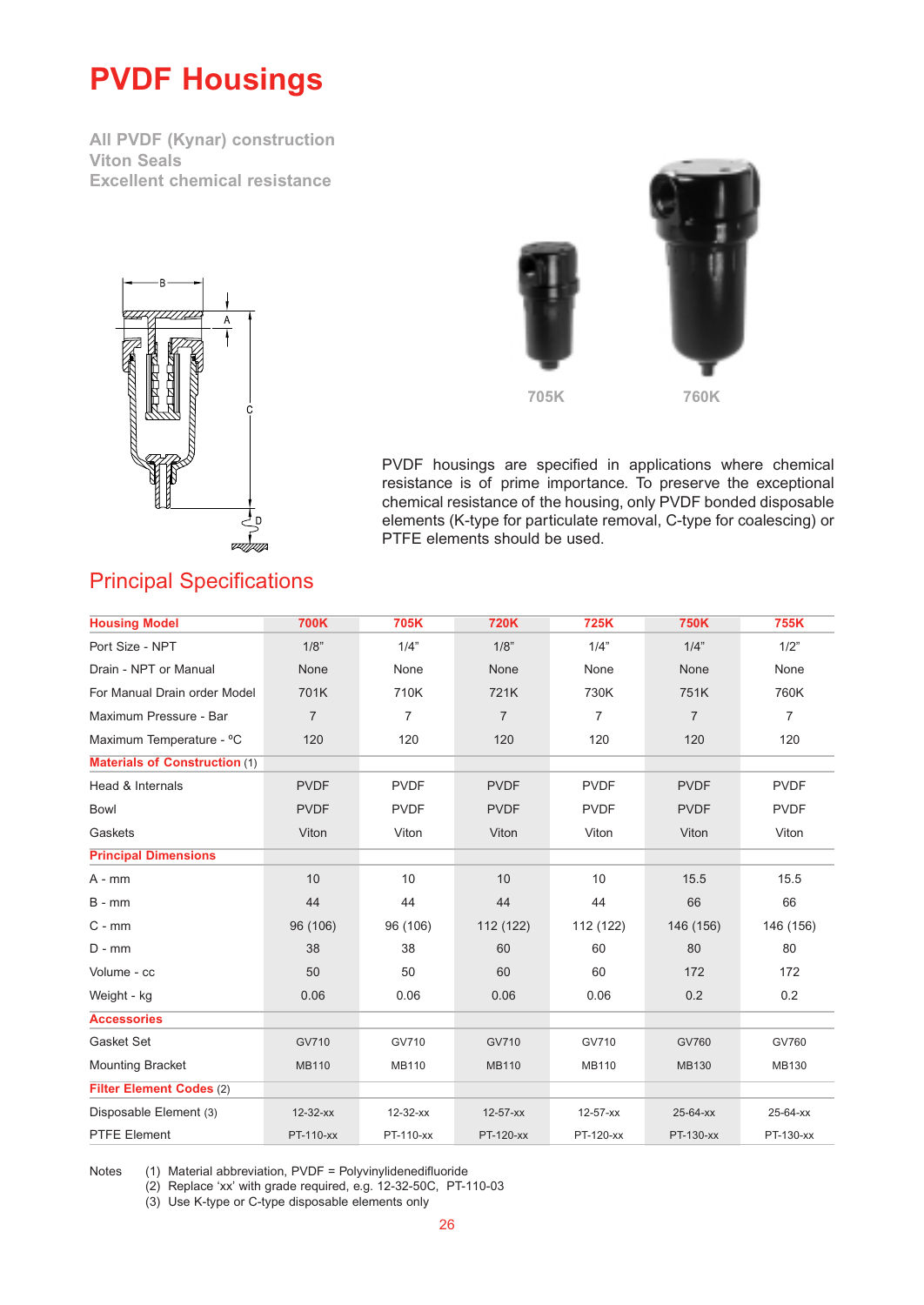# **Nylon 770 Series Housings**





Headline 770 series is specifically designed for petrol engine analysis and, uniquely, has a coalescing pre-filter and particulate final filter in one housing. The housings are designed so that the inlet, outlet and drain connections are permanent and the element change is very simple. The two filter elements have different lengths and cannot be installed incorrectly. 770 series housings replace the usual two housing installation, giving benefits of low cost, fast response time and ease of service.

These housings are sold singly or in packs of 25.

| <b>Housing Model</b>                 | <b>707N</b>    | <b>707NC</b>   | <b>770N</b>    | <b>770NC</b>   | <b>778N</b>    | <b>778NC</b>   |
|--------------------------------------|----------------|----------------|----------------|----------------|----------------|----------------|
| Port Size - NPT                      | 1/4"           | 1/4"           | 1/4"           | 1/4"           | 1/4"           | 1/4"           |
| Drain - NPT                          | 1/8"           | 1/8"           | 1/8"           | 1/8"           | 1/8"           | 1/8"           |
| Maximum Pressure - Bar               | $\overline{7}$ | 7              | $\overline{7}$ | $\overline{7}$ | $\overline{7}$ | $\overline{7}$ |
| Maximum Temperature - °C             | 50             | 50             | 50             | 50             | 50             | 50             |
| <b>Materials of Construction (1)</b> |                |                |                |                |                |                |
| Head & Internals                     | Nylon          | Nylon          | Nylon          | Nylon          | Nylon          | Nylon          |
| <b>Bowl</b>                          | Nylon          | <b>PC</b>      | Nylon          | <b>PC</b>      | Nylon          | <b>PC</b>      |
| Gaskets                              | <b>Nitrile</b> | <b>Nitrile</b> | <b>Nitrile</b> | Nitrile        | <b>Nitrile</b> | Nitrile        |
| <b>Principal Dimensions</b>          |                |                |                |                |                |                |
| $A - mm$                             | 15             | 15             | 15             | 15             | 15             | 15             |
| $B - mm$                             | 44             | 44             | 60             | 60             | 60             | 60             |
| $C - mm$                             | 90             | 90             | 145            | 145            | 115            | 115            |
| $D - mm$                             | 60             | 60             | 85             | 85             | 70             | 70             |
| Volume - cc                          | 60             | 60             | 135            | 135            | 115            | 115            |
| Weight - kg                          | 0.10           | 0.10           | 0.25           | 0.25           | 0.20           | 0.20           |
| <b>Accessories</b>                   |                |                |                |                |                |                |
| Gasket Set                           | <b>GN707</b>   | <b>GN707</b>   | <b>GN770</b>   | <b>GN770</b>   | <b>GN770</b>   | <b>GN770</b>   |
| <b>Filter Element Codes</b>          |                |                |                |                |                |                |
| <b>Coalescing Element</b>            | 12-25-80C      | 12-25-80C      | 25-35-80C      | 25-35-80C      | 25-35-80C      | 25-35-80C      |
| <b>Particulate Element</b>           | 12-32-60K      | 12-32-60K      | 25-30-60K      | 25-30-60K      | 25-30-60K      | 25-30-60K      |

### Principal Specifications

 $\overline{A}$ 

Note (1) Material abbreviation, PC = Polycarbonate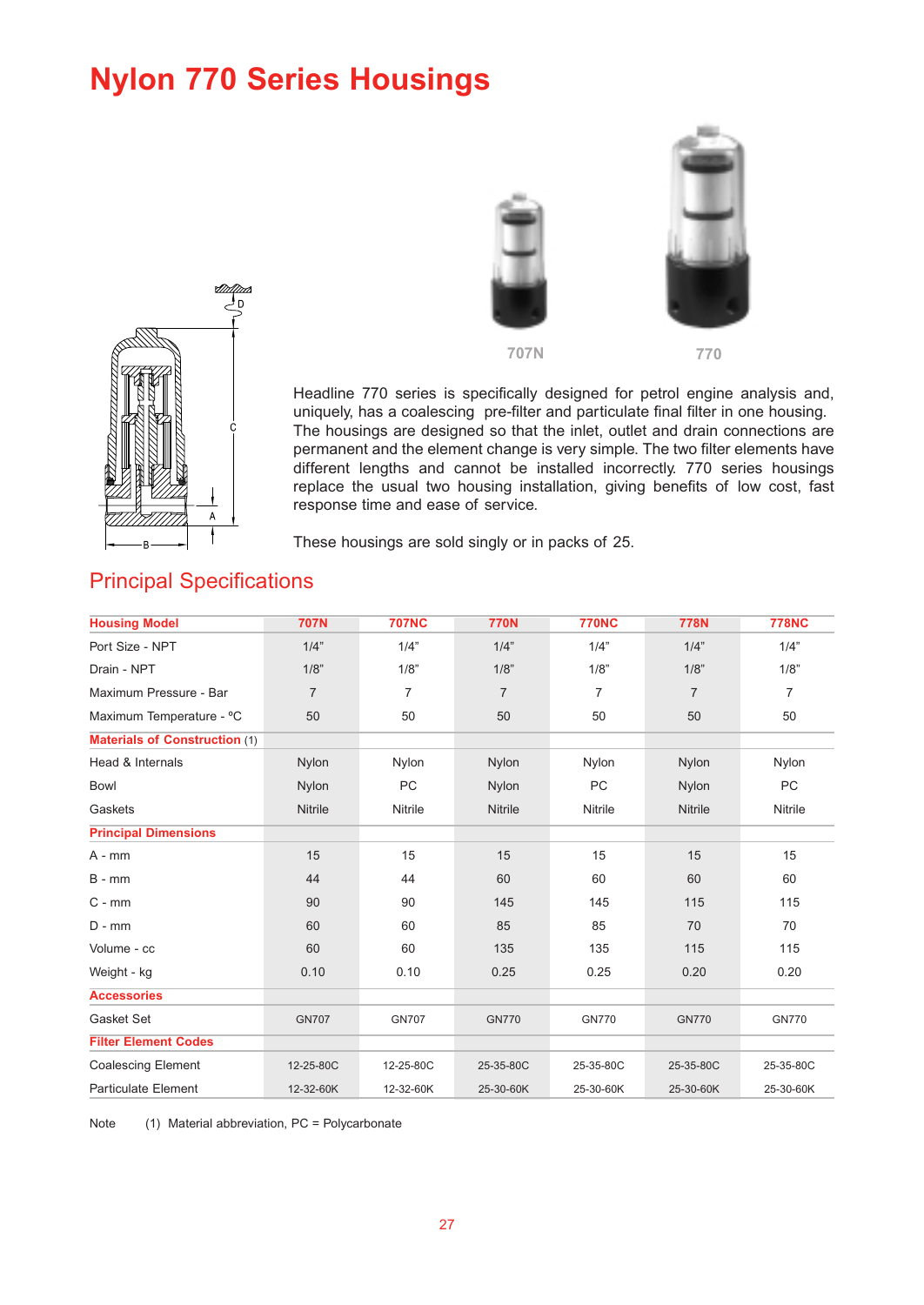# **Aluminium Housings**

**Anodised aluminium construction Aluminium or polycarbonate bowls Low cost design Choice of 2 or 3 ports Ideal compressed air filters**





Headline 200 series aluminium and aluminium/polycarbonate housings are extensively used in applications where non-corrosive gases are filtered. Housings are available with no drains for particulate removal and with manual drains for coalescing applications.

### Principal Specifications

| <b>Housing Model</b>                 | 210            | 213            | <b>210A</b>    | 213A                    | <b>210AL</b>   | <b>213AL</b>   | 235                                                                                             | 235A         |
|--------------------------------------|----------------|----------------|----------------|-------------------------|----------------|----------------|-------------------------------------------------------------------------------------------------|--------------|
| Port Size - NPT                      | 1/8"           | 1/4"           | 1/8"           | 1/4"                    | 1/8"           | 1/4"           | 1/4" or 1/2"                                                                                    | 1/4" or 1/2" |
| Drain                                | Manual         | Manual         | <b>Brass</b>   | <b>Brass</b>            | <b>Brass</b>   | <b>Brass</b>   | <b>Brass</b>                                                                                    | <b>Brass</b> |
| For housing without drain order      | 200            | 203            | 200A           | 203A                    | 203AL          | 205AL          |                                                                                                 |              |
| Maximum Pressure - Bar               | 10             | 10             | 16             | 16                      | 16             | 16             | 10                                                                                              | 16           |
| Maximum Temperature - °C             | 50             | 50             | 120            | 120                     | 120            | 120            | 50                                                                                              | 120          |
| <b>Materials of Construction (1)</b> |                |                |                |                         |                |                |                                                                                                 |              |
| Head                                 | AL             | AL             | <b>AL</b>      | AL                      | AL             | <b>AL</b>      | <b>AL</b>                                                                                       | AL           |
| Internals                            | Nylon          | Nylon          | <b>Nylon</b>   | Nylon                   | Nylon          | Nylon          | AL/SS                                                                                           | AL/SS        |
| <b>Bowl</b>                          | <b>PC</b>      | <b>PC</b>      | <b>AL</b>      | <b>AL</b>               | AL             | <b>AL</b>      | PC                                                                                              | <b>AL</b>    |
| Gaskets                              | Nitrile        | Nitrile        | <b>Nitrile</b> | Nitrile                 | <b>Nitrile</b> | Nitrile        | <b>Nitrile</b>                                                                                  | Nitrile      |
| <b>Principal Dimensions</b>          |                |                |                |                         |                |                |                                                                                                 |              |
| $A - mm$                             | 10             | 10             | 10             | 10                      | 10             | 10             | 14                                                                                              | 14           |
| $B - mm$                             | 40             | 40             | 40             | 40                      | 40             | 40             | 63.5                                                                                            | 63.5         |
| $C - mm(2)$                          | 106 (96)       | 106 (96)       | 118 (108)      | 118 (108)               | 118 (108)      | 118 (108)      | 138                                                                                             | 138          |
| $D - mm$                             | 38             | 38             | 38             | 38                      | 63             | 63             | 75                                                                                              | 75           |
| Volume - cc                          | 35             | 35             | 45             | 45                      | 45             | 45             | 135                                                                                             | 135          |
| Weight - kg                          | 0.11           | 0.11           | 0.16           | 0.16                    | 0.16           | 0.16           | 0.36                                                                                            | 0.47         |
| <b>Accessories</b>                   |                |                |                |                         |                |                |                                                                                                 |              |
| <b>Standard Gasket Set</b>           | GN210          | GN210          | GN210          | GN210                   | GN210          | GN210          | GN235                                                                                           | GN235        |
| <b>Mounting Bracket</b>              | <b>MB110</b>   | <b>MB110</b>   | <b>MB110</b>   | <b>MB110</b>            | <b>MB110</b>   | <b>MB110</b>   | N/A                                                                                             | N/A          |
| Filter Element Codes (3)             |                |                |                |                         |                |                |                                                                                                 |              |
| Disposable Element                   | $12 - 32 - xx$ | $12 - 32 - xx$ | $12 - 32 - xx$ | $12 - 32 - xx$          | $12 - 57 - xx$ | $12 - 57 - xx$ | $25 - 64 - xx$                                                                                  | 25-64-xx     |
| <b>Stainless Steel Element</b>       | SS-12-32-xx    | SS-12-32-xx    |                | SS-12-32-xx SS-12-32-xx |                |                | SS-12-57-xx SS-12-57-xx SS-25-64-xx                                                             | SS-25-64-xx  |
| <b>PTFE Element</b>                  |                |                |                |                         |                |                | PT-12-32-xx PT-12-32-xx PT-12-32-xx PT-12-32-xx PT-12-57-xx PT-12-57-xx PT-25-64-xx PT-25-64-xx |              |

Notes (1) Material abbreviations, AL = Aluminium, PC = Polycarbonate, SS = 316L Stainless steel

(2) Figure in brackets is for the housing version without a drain

(3) Replace 'xx' with grade required, e.g. 12-57-50C, SS-12-57-25, PT-25-64-03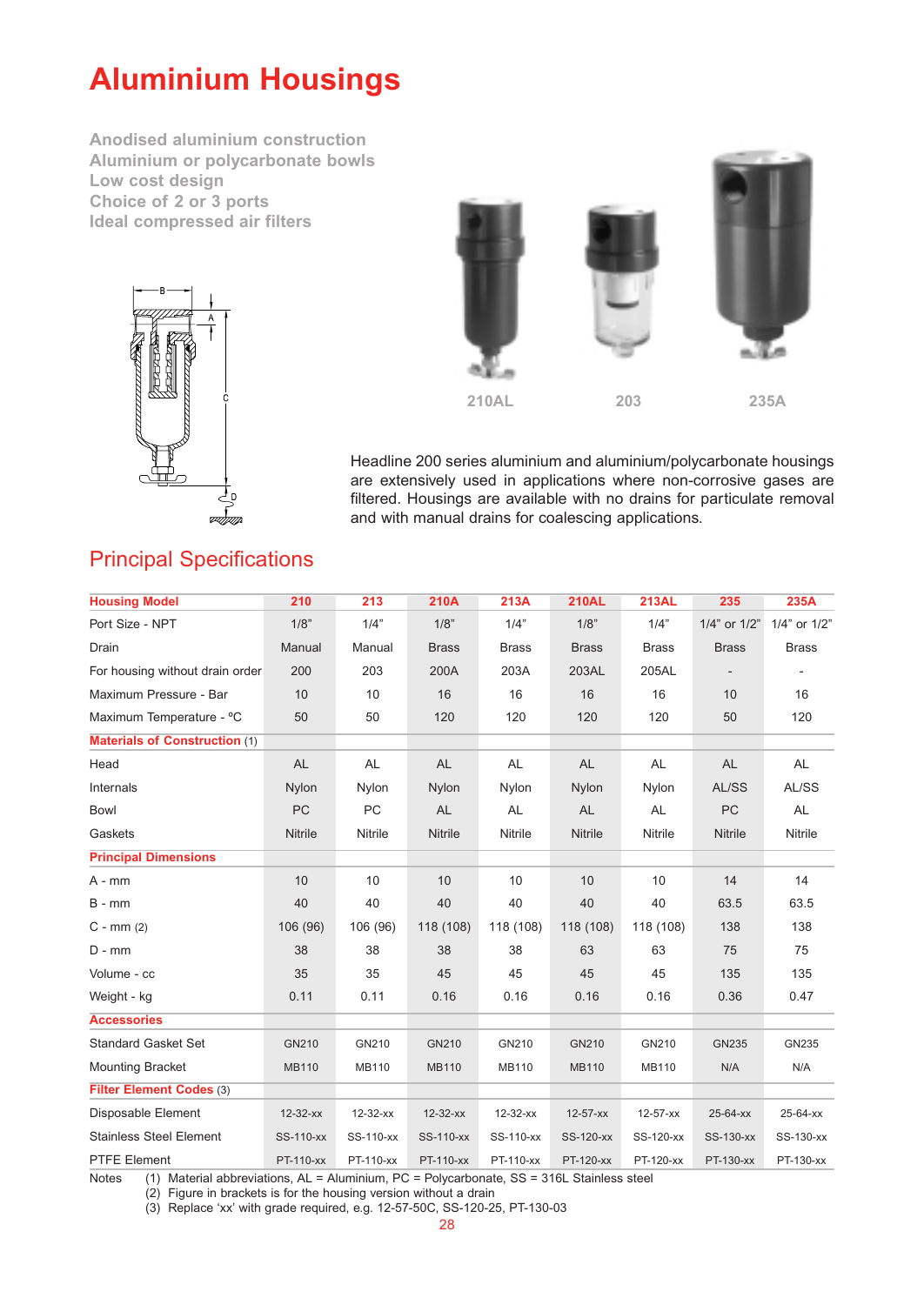# **Aluminium Housings**

**Anodised aluminium construction Aluminium or polycarbonate bowl Low cost designs Choice of 2 or 3 ports Ideal compressed air filters**





In addition to gas analysis and instrumentation applications, Headline 200 series housings are widely used for compressed air filtration. Coalescing elements are used to filter particulate and water and oil aerosols, while the addition of a final filter with an adsorption cartridge can produce calibration quality air.

### Principal Specifications

| <b>Housing Model</b>                 | 230            | 233          | <b>230A</b>    | 233A          | 250            | 253       | <b>250A</b>    | 253A                                                                                                |
|--------------------------------------|----------------|--------------|----------------|---------------|----------------|-----------|----------------|-----------------------------------------------------------------------------------------------------|
| Port Size - NPT                      | 1/4"           | 1/2"         | 1/4"           | 1/2"          | 1/4"           | 1/2"      | 1/4"           | 1/2"                                                                                                |
| Drain                                | Manual         | Manual       | <b>Brass</b>   | <b>Brass</b>  | Manual         | Manual    | <b>Brass</b>   | <b>Brass</b>                                                                                        |
| For housing without drain order      | 223            | 225          | 223A           | 225A          | 243            | 245       | 243A           | 245A                                                                                                |
| Maximum Pressure - Bar               | 10             | 10           | 16             | 16            | 10             | 10        | 16             | 16                                                                                                  |
| Maximum Temperature - °C             | 50             | 50           | 120            | 120           | 50             | 50        | 120            | 120                                                                                                 |
| <b>Materials of Construction (1)</b> |                |              |                |               |                |           |                |                                                                                                     |
| Head                                 | <b>AL</b>      | AL           | <b>AL</b>      | AL            | <b>AL</b>      | <b>AL</b> | <b>AL</b>      | <b>AL</b>                                                                                           |
| Internals                            | Nylon          | Nylon        | AL/SS          | AL/SS         | Nylon          | Nylon     | AL/SS          | AL/SS                                                                                               |
| <b>Bowl</b>                          | <b>PC</b>      | <b>PC</b>    | AL             | AL            | PC             | PC        | AL             | AL                                                                                                  |
| Gaskets                              | <b>Nitrile</b> | Nitrile      | <b>Nitrile</b> | Nitrile       | <b>Nitrile</b> | Nitrile   | <b>Nitrile</b> | <b>Nitrile</b>                                                                                      |
| <b>Principal Dimensions</b>          |                |              |                |               |                |           |                |                                                                                                     |
| $A - mm$                             | 15.5           | 15.5         | 15.5           | 15.5          | 15.5           | 15.5      | 15.5           | 15.5                                                                                                |
| $B - mm$                             | 62             | 62           | 62             | 62            | 62             | 62        | 62             | 62                                                                                                  |
| $C - mm(2)$                          | 162 (152)      | 162 (152)    | 162 (152)      | 162 (152)     | 265 (255)      | 265 (255) | 265 (255)      | 265 (255)                                                                                           |
| $D - mm$                             | 72             | 72           | 72             | 72            | 184            | 184       | 184            | 184                                                                                                 |
| Volume - cc                          | 150            | 150          | 165            | 165           | 300            | 300       | 320            | 320                                                                                                 |
| Weight - kg                          | 0.385          | 0.385        | 0.500          | 0.500         | 0.465          | 0.465     | 0.650          | 0.650                                                                                               |
| <b>Accessories</b>                   |                |              |                |               |                |           |                |                                                                                                     |
| <b>Standard Gasket Set</b>           | GN230          | GN230        | <b>GN230A</b>  | <b>GN230A</b> | GN230          | GN230     | <b>GN230A</b>  | <b>GN230A</b>                                                                                       |
| <b>Mounting Bracket</b>              | <b>MB130</b>   | <b>MB130</b> | <b>MB130</b>   | MB130         | <b>MB130</b>   | MB130     | <b>MB130</b>   | MB130                                                                                               |
| Filter Element Codes (3)             |                |              |                |               |                |           |                |                                                                                                     |
| Disposable Element                   | 25-64-xx       | 25-64-xx     | 25-64-xx       | 25-64-xx      | 25-178-xx      | 25-178-xx | 25-178-xx      | 25-178-xx                                                                                           |
| <b>Stainless Steel Element</b>       | SS-25-64-xx    | SS-25-64-xx  | SS-25-64-xx    |               |                |           |                | SS-25-64-xx SS-25-178-xx SS-25-178-xx SS-25-178-xx SS-25-178-xx                                     |
| <b>PTFE Element</b>                  |                |              |                |               |                |           |                | PT-25-64-xx PT-25-64-xx PT-25-64-xx PT-25-64-xx PT-25-178-xx PT-25-178-xx PT-25-178-xx PT-25-178-xx |

Notes (1) Material abbreviations, AL = Aluminium, PC = Polycarbonate, SS = 316L Stainless steel

(2) Figure in brackets is for the housing version without a drain

(3) Replace 'xx' with grade required, e.g. 25-64-50C, SS-25-64-25, PT-25-178-03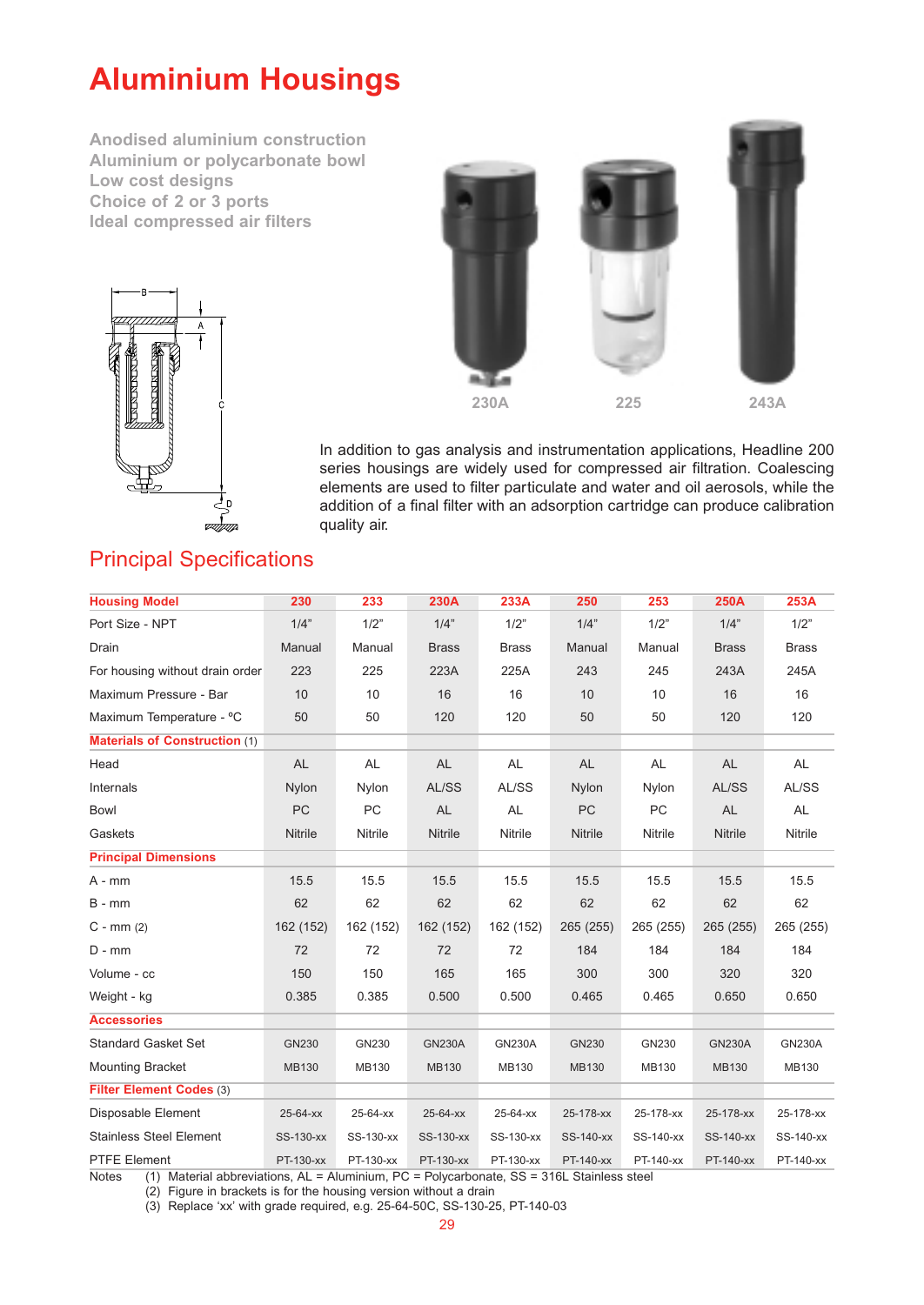# **Aluminium Inlet Filters**

**Aluminium & stainless steel contruction Open & enclosed designs Low cost Ideal for environment monitoring**





Headline aluminium inlet filters are offered in two versions, open and enclosed. Enclosed versions should be specified if the filter is to be located where it could be damaged accidentally. These filters are extensively used in environment monitoring applications.

| <b>Housing Model</b>                 | 910               | 915                      | 920                      | 910E                         | 915E                     | 920E                     |
|--------------------------------------|-------------------|--------------------------|--------------------------|------------------------------|--------------------------|--------------------------|
| Port Size - mm or NPT                | ø6.3              | ø6.3                     | $\varnothing$ 6.3        | 1/8"                         | 1/4"                     | 1/2"                     |
| Maximum Temperature - °C             | 150               | 150                      | 150                      | 150                          | 150                      | 150                      |
| <b>Materials of Construction (1)</b> |                   |                          |                          |                              |                          |                          |
| Head                                 | <b>AL</b>         | AL                       | <b>AL</b>                | <b>AL</b>                    | <b>AL</b>                | AL                       |
| Cover                                | $\qquad \qquad -$ | $\overline{\phantom{a}}$ | $\overline{\phantom{0}}$ | AL                           | <b>AL</b>                | AL                       |
| Tie Rod                              | 316L              | 316L                     | 316L                     | ۰                            |                          |                          |
| <b>Element Retainer</b>              | <b>AL</b>         | AL                       | <b>AL</b>                | $\qquad \qquad \blacksquare$ | $\overline{\phantom{a}}$ | $\overline{\phantom{a}}$ |
| <b>Principal Dimensions</b>          |                   |                          |                          |                              |                          |                          |
| A - mm                               | 12                | 12                       | 20                       | 12                           | 12                       | 22                       |
| $B - mm$                             | 19                | 19                       | 36                       | 36                           | 36                       | 50                       |
| $C - mm$                             | 50                | 75                       | 91                       | 53                           | 78                       | 92.5                     |
| Weight - kg                          | 0.01              | 0.01                     | 0.05                     | 0.05                         | 0.05                     | 0.15                     |
| Filter Element Codes (2)             |                   |                          |                          |                              |                          |                          |
| Disposable Element                   | $12 - 32 - xx$    | $12 - 57 - xx$           | 25-64-xx                 | $12 - 32 - xx$               | $12 - 57 - xx$           | 25-64-xx                 |
| <b>Stainess Steel Element</b>        | SS-12-32-xx       | SS-12-57-xx              | SS-25-64-xx              | SS-12-32-xx                  | SS-12-57-xx              | SS-25-64-xx              |
| <b>PFTE Element</b>                  | PT-12-32-xx       | PT-12-57-xx              | PT-25-64-xx              | PT-12-32-xx                  | PT-12-57-xx              | PT-25-64-xx              |

### Principal Specifications

Notes (1) Material abbreviations, 316L = 316L Stainless steel, AL = Aluminium

(2) Replace 'xx' with grade required, e.g. 12-32-60K, SS-12-57-10, PT-25-64-03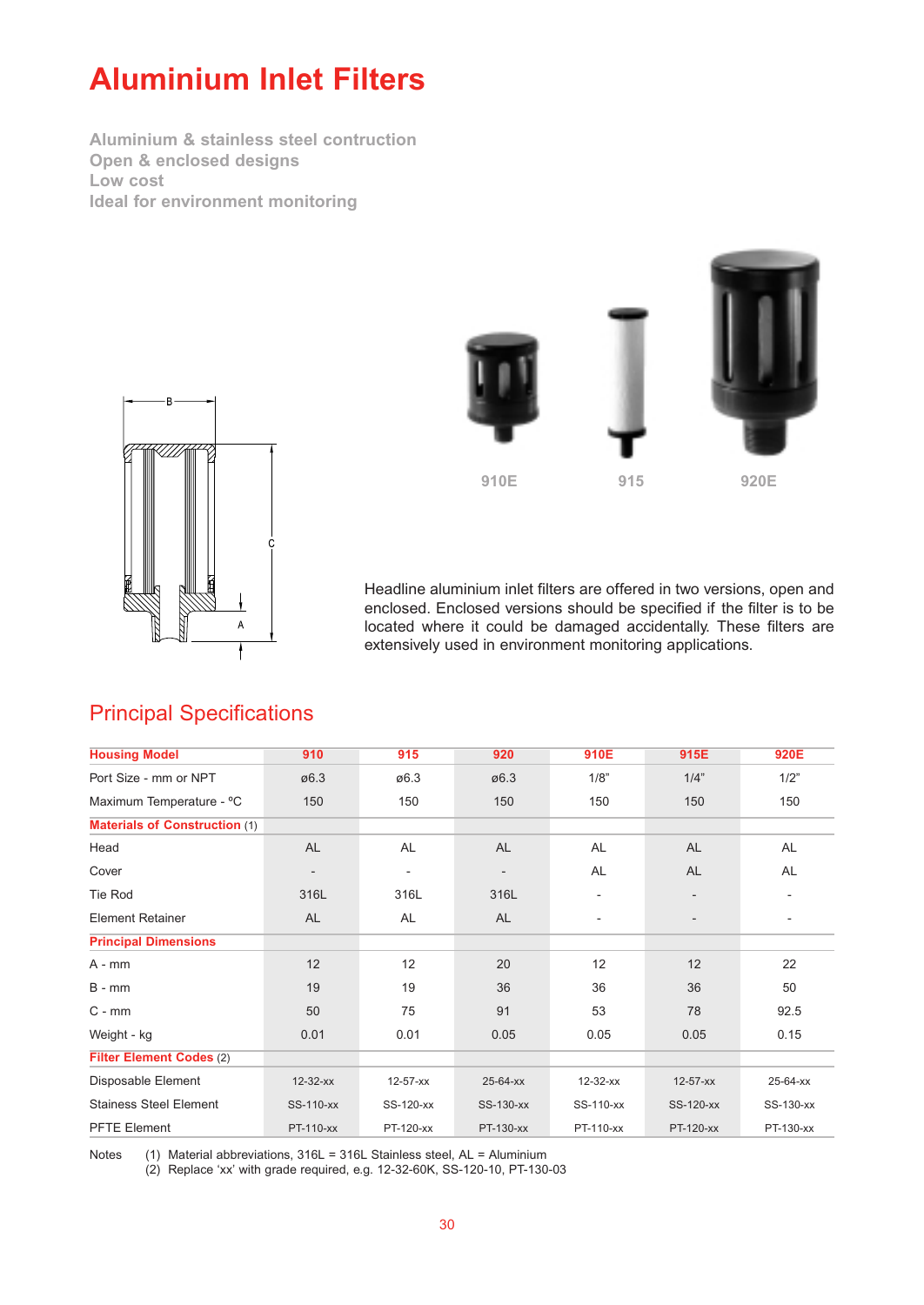# **Catch Pots**

**Remove large slugs of water Prevent filter element flooding**



**137GCP**

A major problem in many gas sample systems is the presence of large quantities of condensed liquid. In such systems it is possible for a filter to become flooded, even when serviced frequently. A common solution to this problem is the installation of a catch pot immediately before the filter. Many Headline filter housings can be converted into catch pots, those with transparent bowls (e.g. 137G, 250, 751N or 780PC) being especially suitable, as they allow

continuous monitoring of the liquid level.

To order catch pots simply add CP to the housing code.



# **Bubblers**

**Wash gas samples Add vapour to sample**



**245BB**



A further adaption of the filter housings converts them into bubblers, which allows a gas sample to be passed through a liquid. In some applications this will be to wash out or remove an unwanted constituent of the sample, while in others it will be to add a vapour to the sample e.g. to maintain a minimum relative humidity. Many Headline filters can be converted into bubblers, those with transparent bowls (e.g. 250, 751N or 780PC) being especially suitable, as they allow continuous monitoring of the liquid level.

To order bubblers simply add BB to the housing code.